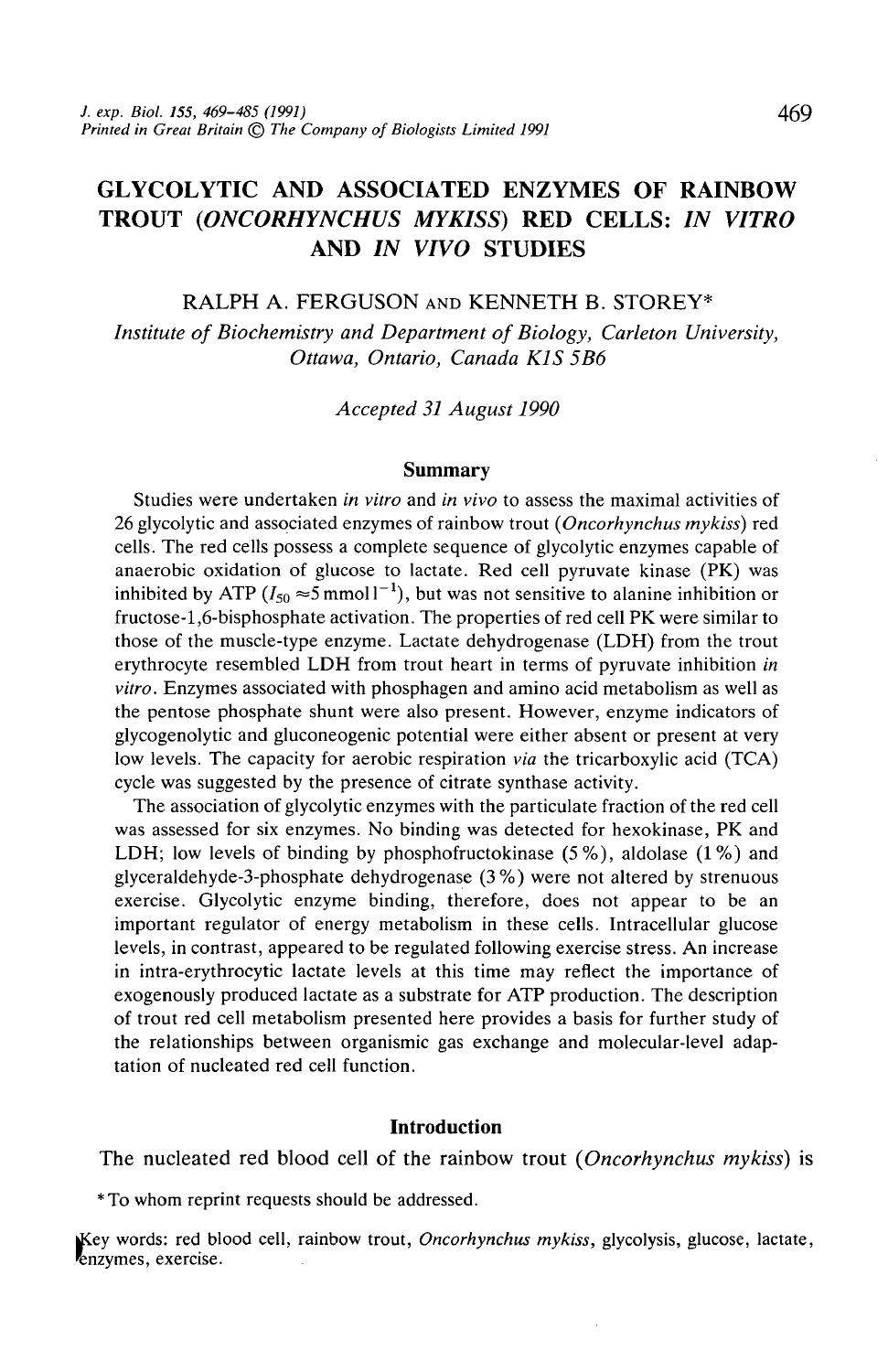frequently employed in the study of hormone-sensitive ion transport processes involved in cellular pH regulation and the maintenance and/or optimization of cellular function (see reviews by Nikinmaa, 1986; Nikinmaa and Tufts, 1989). Following exhaustive exercise, for example, catecholamines are released into the vascular circulation of the trout and stimulate red cell membrane sodium/proton exchange such that intracellular pH is maintained in the face of an extracellular acidosis. Consequently, and despite a marked Root shift which is demonstrable *in vitro,* the arterial blood oxygen content of the animal is maintained constant *in vivo* (Primmett *et al.* 1986), thereby ensuring adequate oxygen delivery to the tissues.

Although the membrane ion exchange processes involved in adrenoceptormediated pH regulation by salmonid red cells are well known (Nikinmaa and Tufts, 1989; Motais and Garcia-Romeu, 1989), less is known about the nature or the response of the cellular metabolic pathways. The mature nucleated red cells of lower vertebrates (Hunter and Hunter, 1957) including rainbow trout (Eddy, 1977) display high oxygen consumption rates relative to those of mammals. Following catecholamine stimulation of salmonid red cells,  $\mathrm{Na^+}/\mathrm{H^+}$  exchange is accelerated, erythrocyte  $O_2$  consumption increases in proportion to the degree of intracellular pH regulation, and intra-erythrocytic ATP levels fall to a new, and lower, steady-state level (Ferguson and Boutilier, 1988; Ferguson *et al.* 1989). These responses are indicative of an increased cellular ATP turnover, which is related in part to enhanced membrane sodium pump activity in trout red cells (Bourne and Cossins, 1982; Boutilier and Ferguson, 1989). Despite such evidence of coupling between energy metabolism and membrane transport processes, very little is known about the pathways or enzymes involved in the energy metabolism of salmonid erythrocytes. Bachand and Leray (1975) have demonstrated that yellow perch *{Perca flavescens)* red cells possess many enzymes required for glycolysis as well as the catabolism of glucose *via* the pentose phosphate shunt. Very recently, Walsh *et al.* (1990) have reported that the erythrocytes of rainbow trout possess several enzymes that are indicative of metabolic capacities similar to those found for the perch red cell.

Given the importance of ATP as an allosteric modulator of salmonid haemoglobins (Weber, 1982; Bartlett, 1980), in addition to the reported links between energy metabolism and intracellular pH (pHi) regulation (see above), investigations on the enzymes involved in erythrocyte energy metabolism are indicated. To this end we have evaluated maximal activities and selected properties of various glycolytic and related enzymes of the rainbow trout erythrocyte.

### Materials and methods

### *Animals*

Freshwater-adapted rainbow trout *(Oncorhynchus mykiss)* were obtained from Linwood Acres Trout Farm, Campbellcroft, Ontario, and housed at the aquatic animal holding facilities of the Department of Biology, University of Ottawa. The"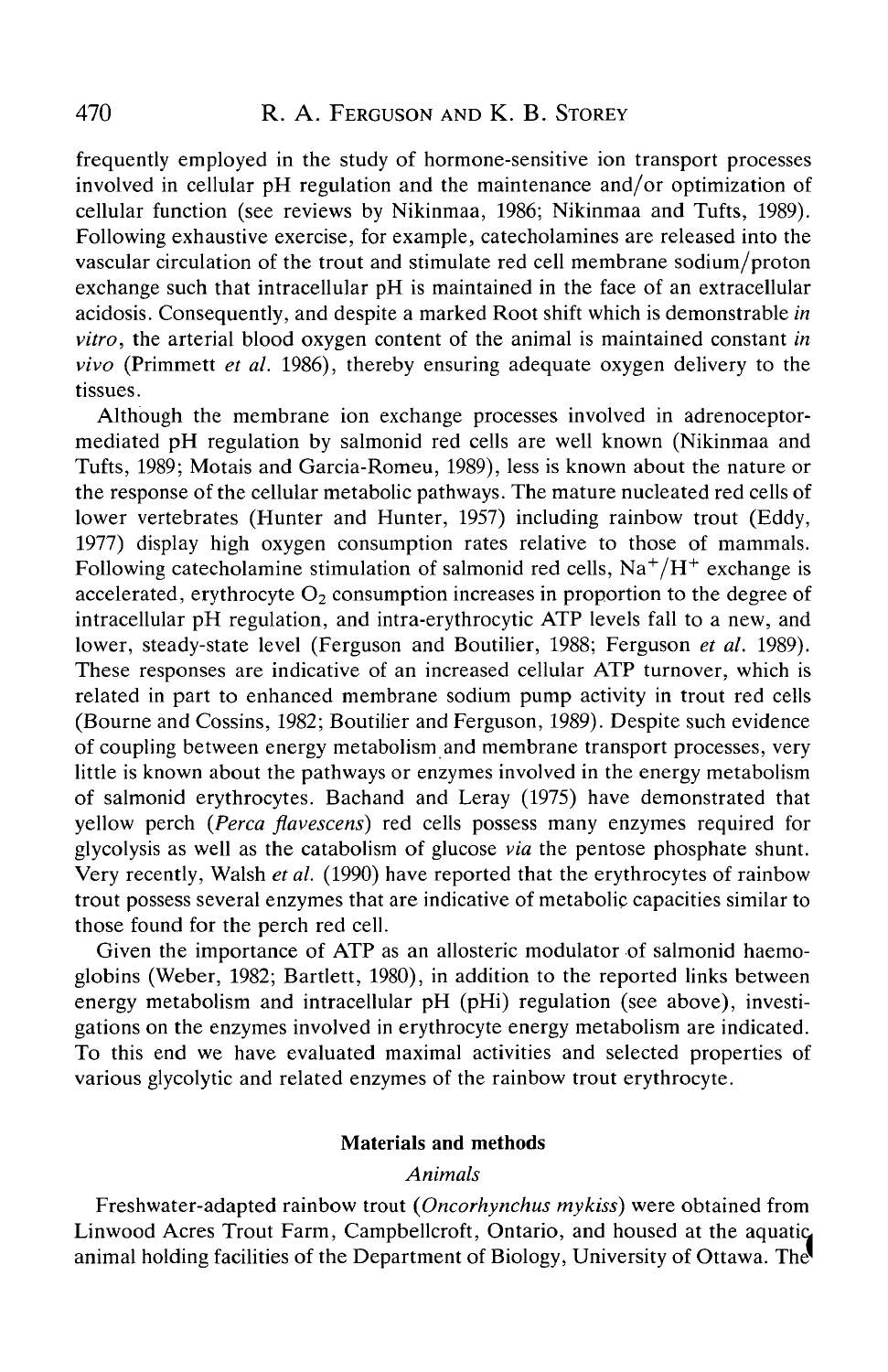### *Trout red cell glycolysis* 471

animals were held for at least 1 month prior to experimentation (December and January). They were maintained in dechlorinated Ottawa tapwater at  $10\pm1\textdegree C$ under a 12h/l2h light/dark cycle and were fed on commercially prepared trout pellets *ad libitum.* The fish were chosen randomly from a stock of male and female animals ranging in size from 200 to 300 g.

#### *Chemicals*

Biochemicals and coupling enymes were purchased from Sigma Chemical Company, St Louis, MO, or Boehringer Mannheim Corp., Montreal, Quebec. All other chemicals were of reagent grade. Solutions were prepared using distilled deionized water.

### *Collection of blood and preparation of red cell homogenates*

Trout were netted and immediately stunned by a blow to the head. An incision was made which severed the ventral aorta and blood was collected in vessels containing heparinized  $(50$ i.u.ml<sup>-1</sup>) teleost saline (Hoar and Hickman, 1967). The heparinized whole blood was centrifuged at  $18000g$  in a Hermle Z360K centrifuge for 5min at 5°C. The plasma supernatant was removed and replaced with 2vols of chilled heparinized teleost saline. The red cells were then resuspended and centrifuged to obtain washed red cell pellets which were frozen in liquid nitrogen until transfer to an ultralow-freezer  $(-80^{\circ}C)$ , where they remained until used for enzyme analyses.

Frozen red cell pellets were weighed and homogenized 1:4 (w/v)  $(3 \times 10 s \text{ with a})$ Polytron PT10 homogenizer) in ice-cold homogenization buffer:  $20 \text{ mmol}1^{-1}$ imidazole–HCl (pH7 at 20 $^{\circ}$ C) containing 30 mmol1<sup>-1</sup> NaF, 1 mmol1<sup>-1</sup> EGTA,  $1$  mmol  $1^{-1}$  EDTA and  $15$  mmol  $1^{-1}$  2-mercaptoethanol was used routinely. This buffer was used for most enzymes but 2-mercaptoethanol was omitted for the determination of citrate synthase and glutathione reductase activities. For the measurement of phosphofructokinase activity, the frozen red cell pellets were homogenized in a stabilization buffer containing  $100 \text{ mmol}1^{-1}$  potassium phosphate (pH7.5), 1 mmol  $I^{-1}$  EDTA, 1 mmol  $I^{-1}$  EGTA, 0.1 mmol  $I^{-1}$  fructose-1,6bisphosphate,  $0.1$  mmol  $I^{-1}$  ATP and  $10$  mmol  $I^{-1}$  2-mercaptoethanol. Homogenates prepared for the analysis of NAD<sup>+</sup>-linked isocitrate dehydrogenase were made in  $20 \text{ mmol l}^{-1}$  imidazole-HCl (pH7.2) containing  $20 \text{ mmol l}^{-1}$ 2-mercaptoethanol,  $1$ mmol $1^{-1}$  ADP,  $5$ mmol $1^{-1}$  citrate,  $5$ mmol $1^{-1}$  MgSO<sub>4</sub> and 40%  $(v/v)$  glycerol, as described by Storey and Fields (1988). Phenylmethylsulphonyl fluoride (PMSF) was added to all buffer solutions immediately before homogenization (final concentration in homogenate  $0.1$  mmol  $I^{-1}$ ). Homogenates were centrifuged at  $27000 g$  for  $20 \text{ min}$  at  $5^{\circ}$ C. The supernatant fractions were removed and samples (approx.  $500 \mu l$ ) were layered onto 5 ml columns of Sephadex G-25 equilibrated in homogenization buffer. Columns were centrifuged (IEC clinical centrifuge) for lmin and the desalted eluent was used for the measurement of enzyme activities (Helmerhorst and Stokes, 1980). For glycogen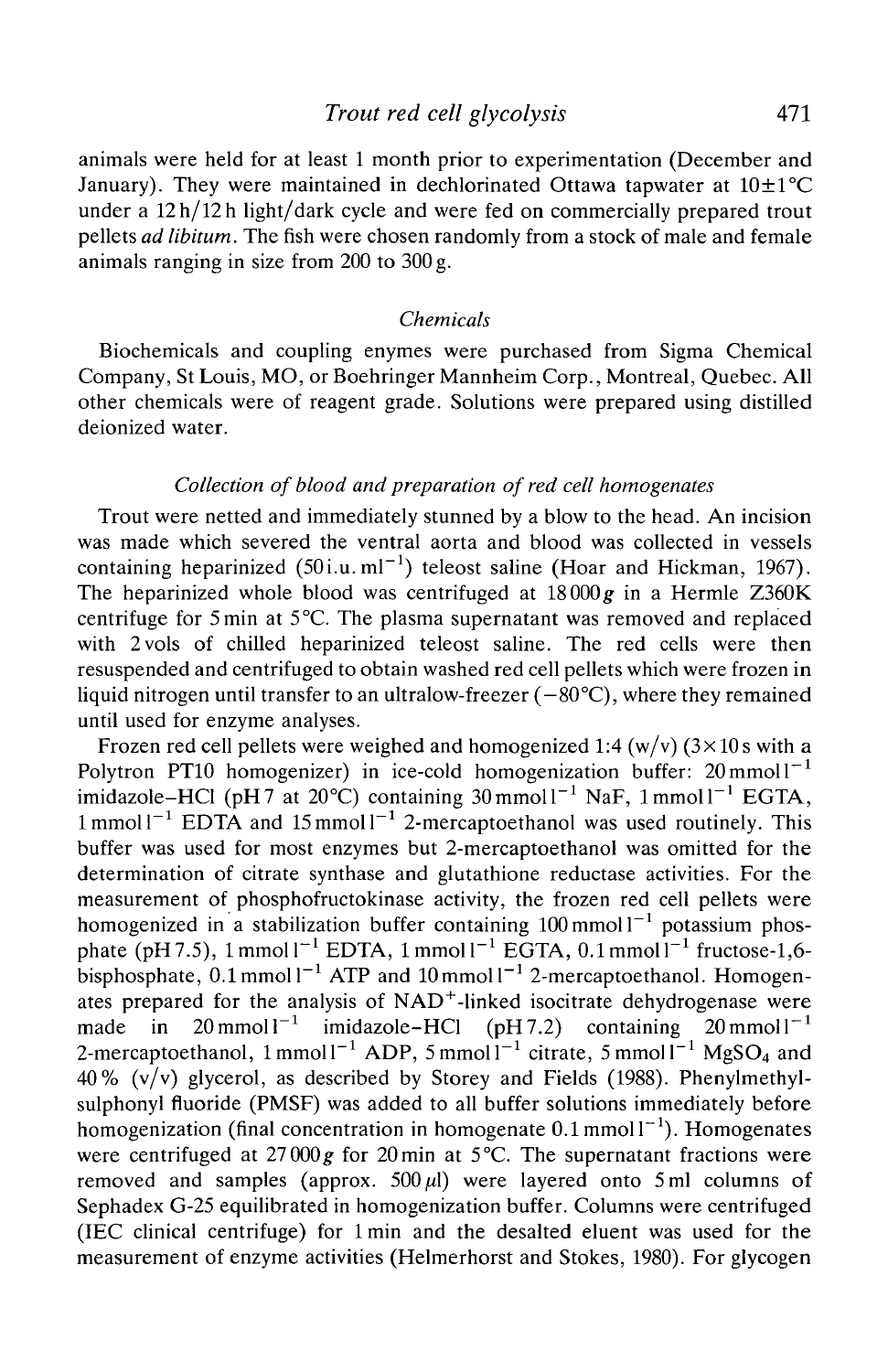phosphorylase, red cell homogenates were not centrifuged or passed through a spun column; activity was measured directly in settled homogenates.

### *Determination of enzyme maximal activities*

Enzyme activities in each red cell sample were determined in duplicate assays at 340 nm using a Gilford UV-VIS recording spectrophotometer. The assays were performed at 20° C so that maximal activity determinations were made within, and at the upper end of, the tolerated temperature range of this animal. For each enzyme, determinations of specific activities (as well as the corresponding nonspecific activities) were performed on 3-4 independently prepared extracts. All reaction mixtures were buffered (pH7.2) in  $50 \text{ mmol}1^{-1}$  imidazole–HCl unless otherwise indicated. Coupling enzymes were desalted before use. The volume of the reaction mixtures was set at 1.0 ml. To this volume,  $20 \mu l$  or less of the homogenate was added. In the following descriptions, (\*) will be used to designate the biochemical omitted to take into account non-specific activities. Optimal assay conditions were determined to be as follows (coupling enzymes, listed in terms of international units, were added in excess).

*Hexokinase* (E.C. 2.7.1.1):  $10 \text{ mmol}1^{-1}$  glucose (\*),  $0.2 \text{ mmol}1^{-1}$  NADP,  $2 \text{ mmol1}^{-1}$  ATP,  $5 \text{ mmol1}^{-1}$  MgCl<sub>2</sub>,  $0.5$ i.u. of glucose-6-phosphate dehydrogenase (G6PDH).

Phosphoglucoisomerase (E.C. 5.3.1.9): 2.5 mmol<sup>1-1</sup> fructose-6-phosphate (\*),  $0.2\,\mathrm{mmol}\,\mathrm{l}^{-1}$  NADP, 5 mmol $\mathrm{l}^{-1}$  MgSO<sub>4</sub>,  $0.5$ i.u. of G6PDH.

*Phosphofructokinase* (E.C. 2.7.1.11):  $10 \text{ mmol}^{-1}$  fructose-6-phosphate (\*),  $5 \text{ mmol1}^{-1}$  ATP,  $10 \text{ mmol1}^{-1}$  MgSO<sub>4</sub>,  $0.15 \text{ mmol1}^{-1}$  NADH,  $50 \text{ mmol1}^{-1}$  KCl, 0.5 i.u. of aldolase, 0.5 i.u. of triosephosphate isomerase, 2i.u. of glycerol-3 phosphate dehydrogenase.

 $A$ ldolase (E.C. 4.1.2.13):  $0.5 \text{ mmol} 1^{-1}$  fructose-1,6-bisphosphate (\*),  $0.15$  mmoll<sup>-1</sup> NADH,  $0.5$  i.u. of triosephophate isomerase, 2 i.u. of glycerol-3phosphate dehydrogenase.

*Triosephosphate isomerase* (E.C. 5.3.1.1): 4mmoll~<sup>1</sup> glyceraldehyde-3-phosphate  $(*)$ , 0.15 mmol  $1^{-1}$  NADH, 0.5 i.u. of glycerol-3-phosphate dehydrogenase.

Glyceraldehyde-3-phosphate dehydrogenase (E.C. 1.2.1.9): 20 mmol l<sup>-1</sup> glycerate-3-phosphate (\*), 1 mmol1<sup>-1</sup> ATP, 1 mmol1<sup>-1</sup> EDTA, 5 mmol1<sup>-1</sup> MgSO<sub>4</sub>,  $0.15$  mmol $1^{-1}$  NADH, 2i.u. of phosphoglycerate kinase.

Phosphoglycerate kinase (E.C. 2.7.2.3): 10 mmol<sup>-1</sup> glycerate-3-phosphate (\*),  $1$  mmol l<sup>-1</sup> ATP, 1 mmol l<sup>-1</sup> EDTA, 5.0 mmol l<sup>-1</sup> MgSO<sub>4</sub>, 0.15 mmol l<sup>-1</sup> NADH, li.u. of glyceraldehyde-3-phosphate dehydrogenase.

Phosphoglycerate mutase (E.C. 2.7.5.3): 5 mmol<sup>-1</sup> 3-phosphoglycerate (\*), 0.1 mmol  $1^{-1}$  2,3-diphosphoglycerate, 5 mmol  $1^{-1}$  MgSO<sub>4</sub>, 0.5 mmol  $1^{-1}$  ADP,  $0.15$ mmoll<sup>-1</sup> NADH,  $0.5$ i.u. of enolase,  $0.5$ i.u. of pyruvate kinase,  $0.5$ i.u. of lactate dehydrogenase.

*Enolase* (E.C. 4.2.1.11):  $1 \text{mmol}^{-1}$  2-phosphoglycerate (\*),  $0.5 \text{mmol}^{-1}$  ADP,  $5$ mmol $1^{-1}$  MgSO<sub>4</sub>, 1 mmol $1^{-1}$  KCl, 0.15 mmol $1^{-1}$  NADH, 0.5i.u. of pyruvate kinase, 0.5 i.u. of lactate dehydrogenase.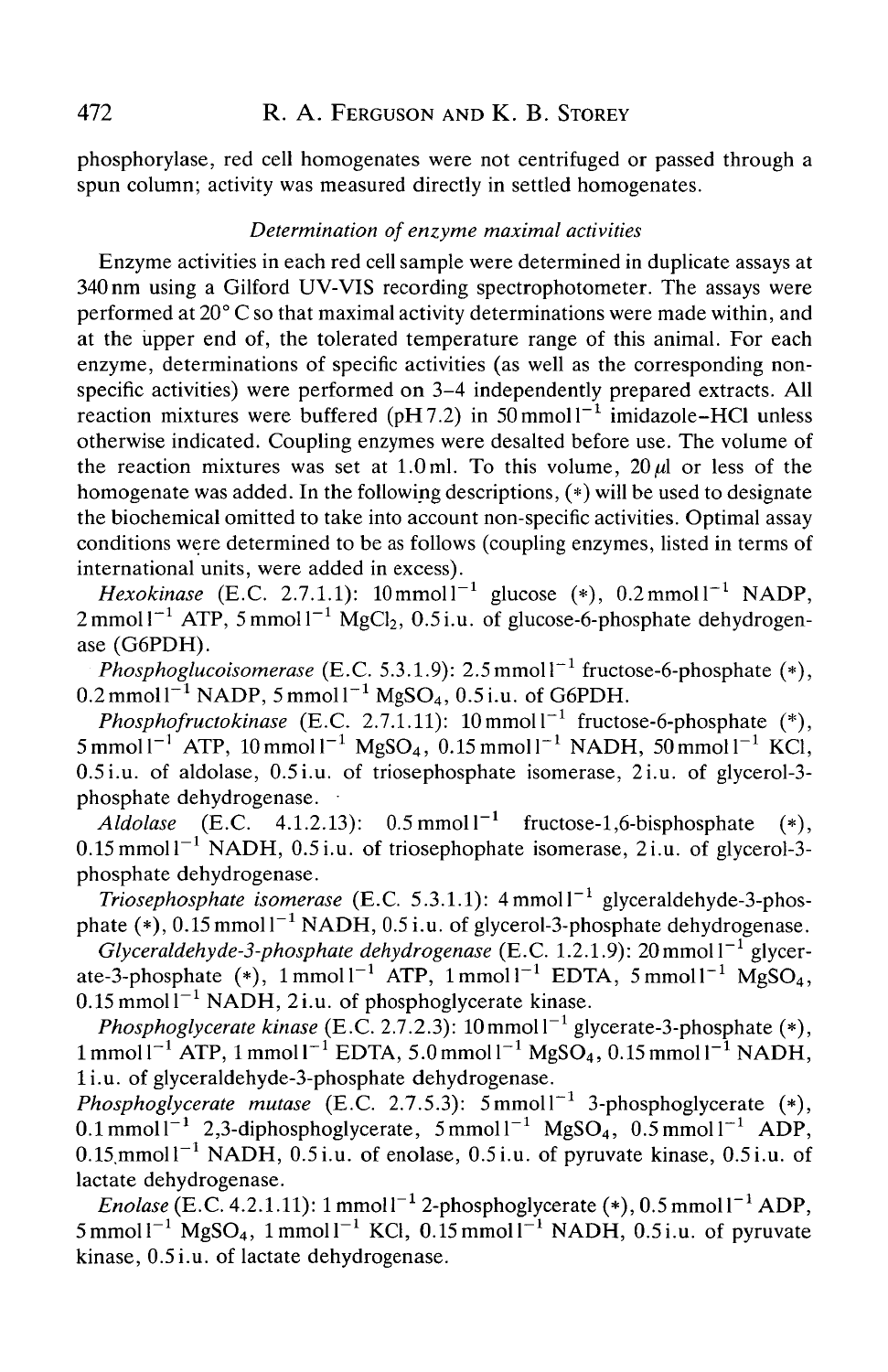*Pyruvate kinase* (E.C. 2.7.1.40):  $10 \text{ mmol}^{-1}$  phosphoenolpyruvate (\*), 2.5 mmol l $^{-1}$  ADP, 50 mmol l $^{-1}$  KCl, 5 mmol l $^{-1}$  MgSO<sub>4</sub>, 0.15 mmol l $^{-1}$  NADH, 0.5 i.u. of lactate dehydrogenase.

*Lactate dehydrogenase* (E.C. 1.1.1.27):  $1$  mmol  $1^{-1}$  pyruvate (\*),  $0.15$  mmol  $1^{-1}$ NADH.

 $Glucose-6-phosphate$  dehydrogenase (E.C. 1.1.1.49):  $2.0 \text{mmol}^{-1}$  glucose-6phosphate  $(*)$ , 5 mmoll<sup>-1</sup> MgCl<sub>2</sub>, 0.2 mmoll<sup>-1</sup> NADP.

*Glutathione reductase* (E.C. 1.6.4.2):  $3 \text{mmol}^{-1}$  glutathione (oxidized)(\*),  $0.15$  mmol  $l^{-1}$  NADPH, 2.5 mmol  $l^{-1}$  EDTA.

*Phosphoglucomutase* (E.C. 2.7.5.1):  $15$  mmol  $1^{-1}$  glucose-1-phosphate (\*),  $0.20$  mmol $1^{-1}$  NADP, 5.0 mmol $1^{-1}$  MgSO<sub>4</sub>, 0.5 i.u. of G6PDH.

 $Glycogen-phosphorylase$  (E.C. 2.4.1.1):  $2mgml^{-1}$  glycogen,  $25$ mmoll<sup>-1</sup>  $\rm{KH_2PO_4/K_2HPO_4}$  (\*), 1 mmol l $^{-1}$  AMP, 0.01 mmol l $^{-1}$  glucose-1,6-bisphosphate,  $15$  mmol l $^{-1}$  MgSO<sub>4</sub>,  $0.5$  mmol l $^{-1}$  NADP,  $0.5$  i.u. of phosphoglucomutase,  $0.5$  i.u. of glucose-6-phosphate dehydrogenase.

 $Fructose-1, 6-bisphosphate se I (E.C. 3.1.3.11): 0.1 mmol l<sup>-1</sup> fructose-1, 6-bis$ phosphate (\*), 0.2 mmoll<sup>-1</sup> NADP, 5 mmoll<sup>-1</sup> MgSO<sub>4</sub>, 0.5 mmoll<sup>-1</sup> glucose-6phosphate dehydrogenase, 0.5 i.u. of phosphoglucoisomerase.

*NAD*<sup>+</sup>-dependent isocitrate dehydrogenase (E.C. 1.1.1.41): 20 mmol1<sup>-1</sup> isocitrate (\*), 1 mmol $l^{-1}$  ADP, 1 mmol $l^{-1}$  NAD, 5 mmol $l^{-1}$  MgSO<sub>4</sub>.

*NADP*<sup>+</sup>-dependent isocitrate dehydrogenase: (E.C. 1.1.1.42): 20 mmol l<sup>-1</sup> isocitrate (\*), 1 mmol1<sup>-1</sup> ADP, 1 mmol1<sup>-1</sup> NADP, 5 mmol1<sup>-1</sup> MgSO<sub>4</sub>.

*Glutamate dehydrogenase* (E.C. 1.4.1.2):  $20 \text{ mmol} 1^{-1}$   $\alpha$ -ketoglutarate  $(*)$ ,  $200 \text{ mmol1}^{-1}$  ammonium acetate, 1 mmol1<sup>-1</sup> ADP, 0.15 mmol1<sup>-1</sup> NADH.

*Citrate synthase* (E.C. 4.1.3.7):  $0.3 \text{mmol}1^{-1}$  acetyl coenzyme A,  $0.5 \text{mmol}1^{-1}$ oxaloacetate (\*)  $0.5 \text{mmol}^{-1}$  5',5'-dithiobis(2-nitrobenzoic) acid (assayed at 412 nm).

a-*Glycerophosphate dehydrogenase* (E.C. 1.1.99.5): 0.5mmol1<sup>-1</sup> dihydroxyacetone phosphate  $(*)$ , 0.15 mmol  $I^{-1}$  NADH.

Malate dehydrogenase (E.C. 1.1.1.37):  $0.5 \text{mmol}^{-1}$  oxaloacetate (\*),  $0.15$  mmol  $l^{-1}$  NADH.

 $G$ lutamate–oxaloacetate transaminase (E.C. 2.6.1.1):  $40$  mmol l<sup>-1</sup> L-aspartate, 7 mmol  $1^{-1}$  a-ketoglutarate (\*), 0.15 mmol  $1^{-1}$  NADH, 1i.u. of malate dehydrogenase.

*Glutamate–pyruvate transaminase* (E.C. 2.6.1.2): 50 mmol  $1^{-1}$  L-alanine  $(*)$ ,  $10$ mmol $1^{-1}$   $\alpha$ -ketoglutarate, 0.15 mmol $1^{-1}$  NADH, 1 i.u. of lactate dehydrogenase.

*Adenylate kinase* (E.C. 2.7.4.3):  $2 \text{mmol}^{-1}$  AMP (\*),  $2 \text{mmol}^{-1}$  ATP, 0.5 mmol  $I^{-1}$  phosphoenolpyruvate, 5 mmol  $I^{-1}$  MgCl<sub>2</sub>, 50 mmol  $I^{-1}$  KCl,  $0.15$  mmol  $I^{-1}$  NADH,  $0.5$ i.u. of pyruvate kinase,  $0.5$ i.u. of lactate dehydrogenase.

*Creatine kinase* (E.C. 2.7.3.2): 20 mmol  $I^{-1}$  creatine phosphate (\*), 20 mmol  $I^{-1}$ glucose,  $10 \text{ mmol } 1^{-1} \text{ MgSO}_4$ ,  $1 \text{ mmol } 1^{-1} \text{ ADP}$ ,  $0.5 \text{ mmol } 1^{-1} \text{ NADP}$ ,  $15 \text{ mmol } 1^{-1}$ 2-mercaptoethanol, 0.5 i.u. of hexokinase, 0.5 i.u. of G6PDH.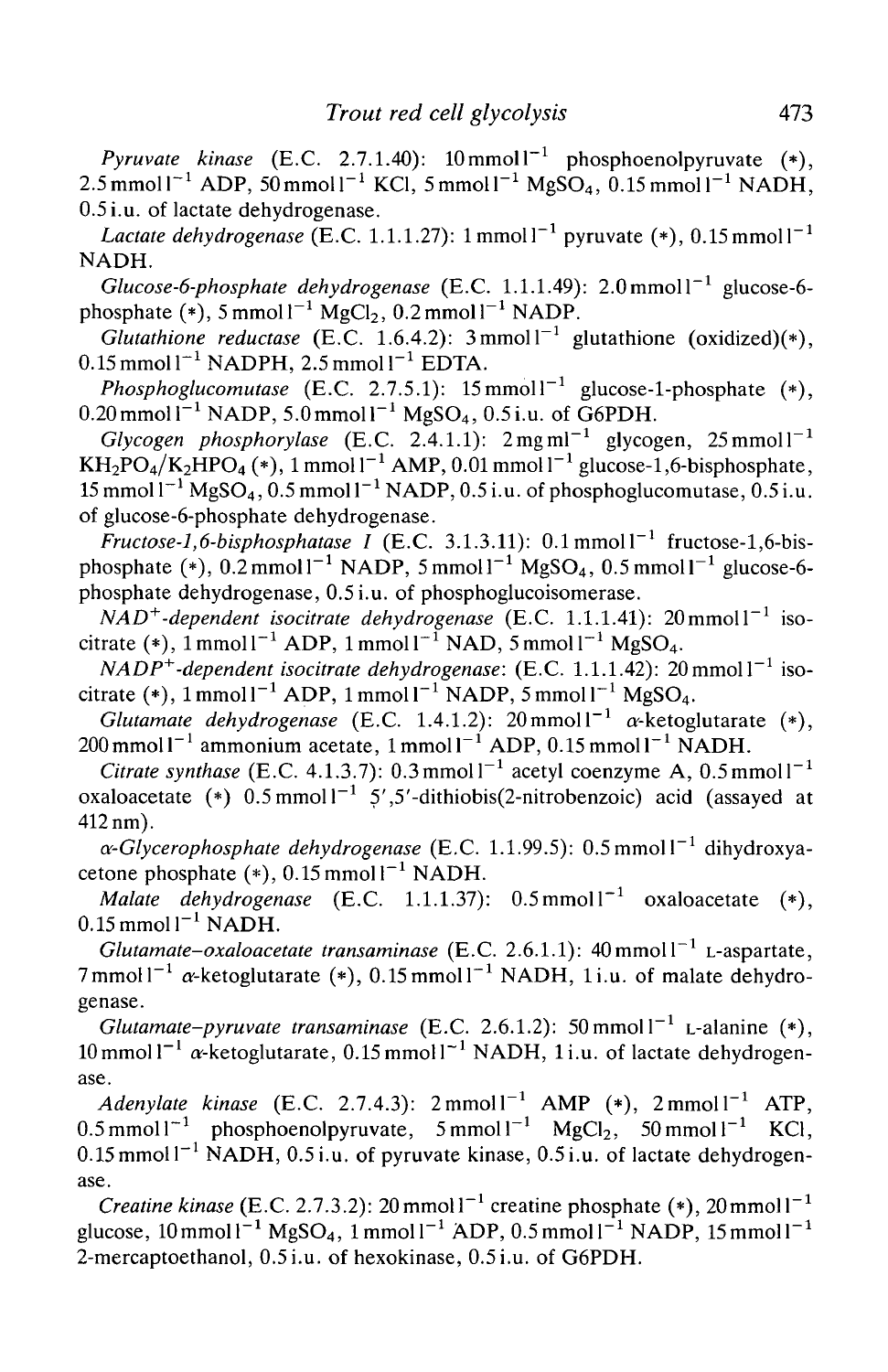### *Comparison of enzymes from red cells, heart, liver and white muscle*

Samples of trout heart, liver and white muscle were collected after first killing the animal with a sharp blow to the head. The tissues were immediately dissected from the animal and placed in liquid nitrogen (this procedure took approximately 30s). The frozen tissues were subsequently stored in a freezer at  $-80^{\circ}$ C. Tissue homogenates were prepared as described above for the red cells. Kinetic constants were determined as described in Plaxton and Storey (1984a,*b)* using a non-linear least-squares curve-fitting and statistical program developed in this laboratory (S. P. J. Brooks, in preparation).

# *Effects of strenuous burst exercise* in vivo *on glycolytic enzyme binding to the paniculate fraction of the rainbow trout red cell*

Trout were chronically catheterized by the method of Smith and Bell (1964) following anaesthesia in a fresh water: MS-222: NaHCO<sub>3</sub> mix (20000:2:4) (w:w:w). The fish were allowed to recover in blackened Perspex boxes, each with flowing fresh water, for at least 36h. At the end of the recovery period, blood (approx. 1.5 ml) was drawn from the dorsal aorta of the resting fish *(N=5).* Each fish was then exercised in a 501 aquarium by grasping its tail. After a period of approximately 5min, the fish no longer responded to tactile stimuli with burst swimming. At this point the animal was placed back in the Perspex chamber and blood samples were again taken.

The dilution method of Clarke *et al.* (1984) was used to determine the degree of binding of glycolytic enzymes to the particulate fraction of red cell homogenates. Samples were prepared in a cold room at 5°C by first spinning the whole blood in 1.5 ml Eppendorf tubes (Eppendorf microfuge). The plasma was discarded and the red cell pellet was homogenized 1:3  $(w/v)$  in ice-cold homogenization buffer  $(250 \text{ mmol1}^{-1} \text{ sucrose}, 10 \text{ mmol1}^{-1} \text{ 2-mercaptoethanol and } 0.1 \text{ mmol1}^{-1} \text{ PMSF})$ by two 15 s pulses from a Kontes micro-ultrasonic cell disrupter. A sample of the resulting homogenate was then transferred to a vessel in which it was diluted 1:4  $(v/v)$  with stabilization buffer containing 100 mmoll<sup>-1</sup> potassium phosphate  $\rm (pH7.5)$ , 1 mmol<sup>-1</sup> EDTA, 1 mmol<sup>-1</sup> EGTA, 25 mmol<sup>-1</sup> NaF, 0.1 mmol<sup>-1</sup> fructose-1.6-bisphosphate,  $0.1$  mmol  $1^{-1}$  ATP and  $10$  mmol  $1^{-1}$  2-mercaptoethanol. This preparation was used for the measurement of total activities of red cell glycolytic enzymes.

The remainder of the original homogenate was spun for 10 min in an Eppendorf microfuge. The resulting supernatant was removed and diluted  $(1.4 \text{ w/v})$  with stabilization buffer. This preparation contained the 'soluble' or 'free' red cell enzyme fraction. The bound fraction of red cell enzymes was then released by resuspending the pellet twice with stabilization buffer (the total volume used being equivalent to the volume of stabilization buffer used in the previous step), centrifuging for 10 min, and removing the supernatant. The two supernatant volumes were combined and the enzyme activities were then measured in the three fractions: bound, free and total. The last determination was made to verify a high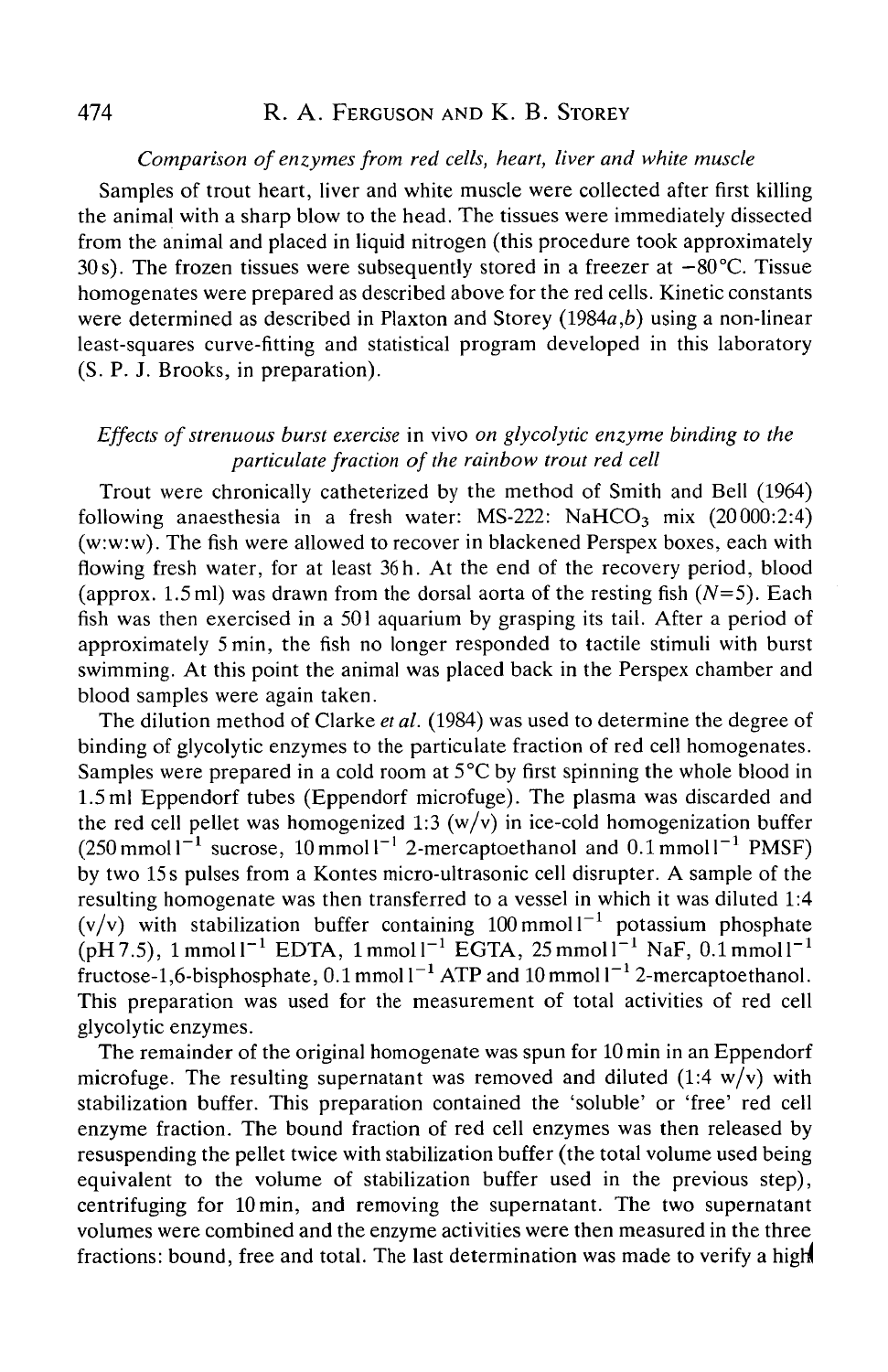recovery of the enzyme of interest. Values of 'bound' and 'free' enzyme activities were used to determine the fraction of bound glycolytic enzyme using the following formula:

% bound =  $100 \times$  units bound  $\times$  (units free + units bound)<sup>-1</sup>

### *Intracellular glucose and lactate concentrations of rainbow trout red cells*

Blood (approx. 1 ml) was drawn *via* an indwelling dorsal aortic cannula from rainbow trout ( $N=4$ ) at rest as well as 5 and 90 min following exhaustive exercise (see above). The blood was immediately prepared on ice for the determination of mean cellular haemoglobin (Hb) content [MCHC=100×g Hb×dl<sup>−1</sup> whole blood× haematocrit  $(\%)^{-1}$ ], cellular and plasma water contents as well as plasma and cellular glucose and lactate concentrations.

Whole-blood haemoglobin content was determined spectrophotometrically on duplicate samples by the cyanomethaemoglobin method given in *Sigma Chemical Co. Bulletin no. 525.* Haematocrit values were obtained by spinning triplicate samples of whole blood in microcapillary tubes for 3 min in an IEC microcapillary centrifuge. MCHC (gHb per 100 ml packed red cells) was calculated from these values.

Plasma and red cell water contents were determined by centrifuging approximately  $500 \mu l$  of whole blood in dried, pre-weighed Eppendorf tubes for 4 min in an Eppendorf microfuge. Following centrifugation, the plasma layer was removed from the red cell pellet and placed in another dried and pre-weighed Eppendorf tube. Both tubes were weighed to determine the 'wet masses' of the samples prior to drying at 80°C for 72 h. The dry mass values that were subsequently obtained were used in determining the percentage water content (gH<sub>2</sub>O per 100 g red blood cells or plasma) of the samples.

To determine plasma and red cell glucose and lactate levels,  $500 \mu l$  of whole blood was centrifuged, separated into plasma and red cell components, and weighed as above. The samples were then diluted 1:2.5 (w/v) with chilled 6% (w/v) perchloric acid (PCA) containing 1 mmol  $I^{-1}$  EDTA. The resulting mixtures were sonicated for 15 s with a Kontes micro-ultrasonic cell disrupter and incubated on ice for 5 min prior to a 4min centrifugation in an Eppendorf microfuge. The PCA supernatant was then removed and neutralized with one-third of their volume of 2 mol  $I^{-1}$  KOH containing 0.3 mmol  $I^{-1}$  Tris base and 0.4 mmol  $I^{-1}$  KCl. The prepared extracts were kept at  $-80^{\circ}$ C prior to analyses of glucose and lactate.

Glucose and lactate levels were determined spectrophotometrically at 340 nm (Pye-Unicam SP8-100 UV-VIS). Each sample was assayed in duplicate. Glucose determinations were made in 1 ml cuvettes containing Tris buffer (100 mmol $1^{-1}$ , pH8) with 5 mmol  $l^{-1}$  MgCl<sub>2</sub>, 0.5 mmol  $l^{-1}$  ATP, 0.5 mmol  $l^{-1}$  NAD, 0.1 unit of glucose-6-phosphate dehydrogenase and  $50 \mu$  of neutralized extract. The change in absorbance following the addition of 0.3 units of hexokinase was used to calculate the amount of glucose in the extract. Lactate determinations were made with the addition of 2.5 units of lactate dehydrogenase to hydrazine sulphate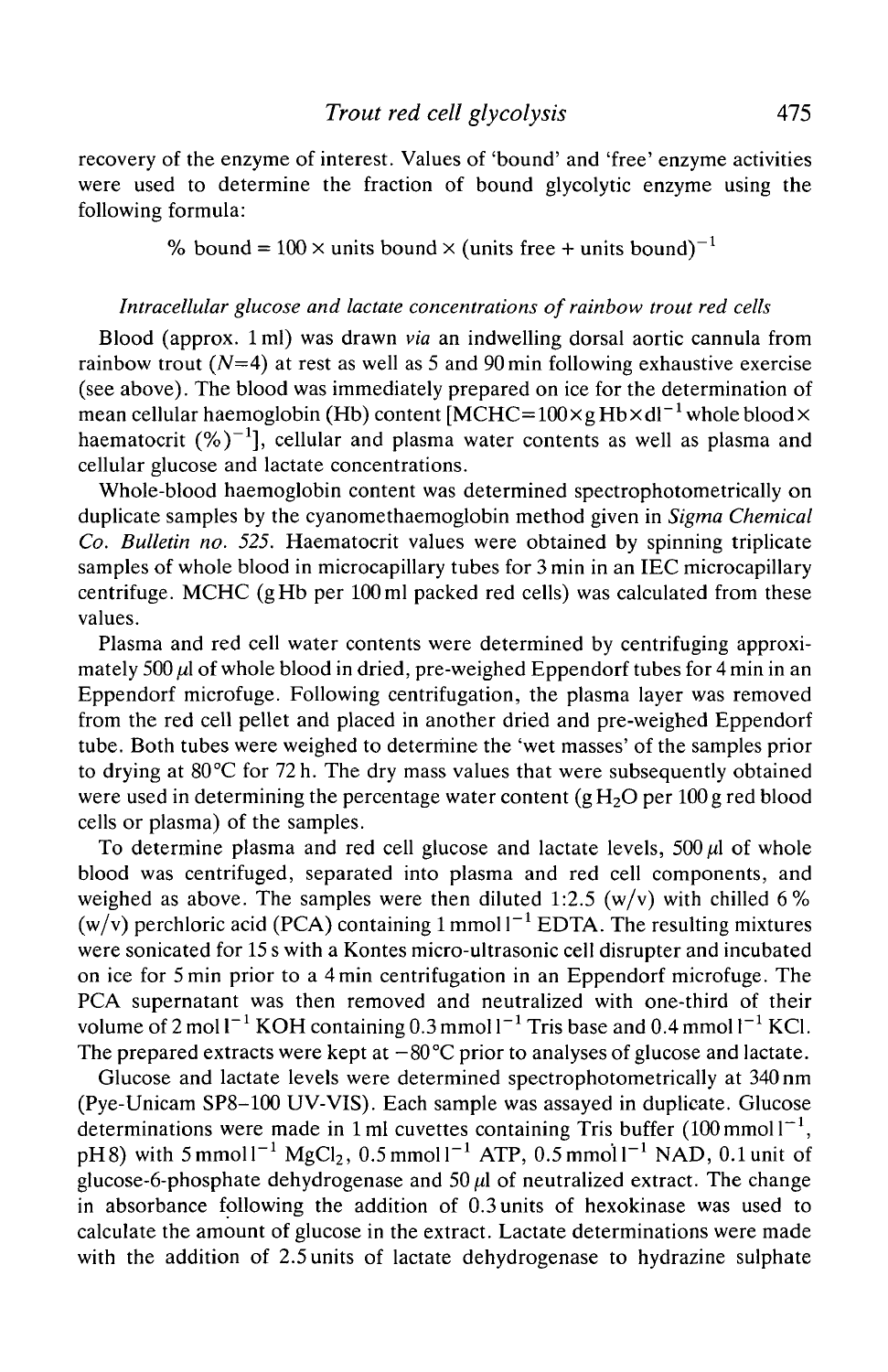(200 mmol  $I^{-1}$ , pH9.5) containing 0.5 mmol  $I^{-1}$  NAD and 10 $\mu$ l of neutralized extract. Appropriate standards and blanks were used to validate the quantification procedures.

Determinations of intra-erythrocytic lactate and glucose concentrations were made using a correction factor of 2.5 *%* for plasma trapped in the red cell pellet (Motais *etal.* 1987; Houston, 1985).

#### **Results and discussion**

### *Glycolytic and related enzymes of the trout red cell*

A full complement of glycolytic enzymes exists in the erythrocytes of *Oncorhynchus my kiss* (Table 1). Though we were unable to detect a gluconeogenic potential in the red cells of trout (fructose-l,6-bisphosphatase I activity is not present, Table 1) small amounts of intra-erythrocytic glycogen have been reported (Walsh *etal.* 1990). Nevertheless, a capacity for glycogenolysis appears to be lacking, since glycogen phosphorylase activity could not be detected and phosphoglucomutase activity was extremely low (Table 1). It is evident from these findings that glycogen metabolism does not play an important role in the overall energy metabolism of these cells. This contrasts sharply with frog erythrocytes, which store glycogen and show high glycogen phosphorylase and phosphoglucomutase maximal activities (Kaloyianni-Dimitriades and Beis, 1984).

Rainbow trout red cells have the enzymatic capability of phosphorylating endogenous glucose (see below for intracellular glucose levels) *via* the hexokinase (HK) reaction and deriving ATP equivalents through anaerobic oxidation. In addition to the glycolytic capabilities of these cells, they are able to catabolize glucose *via* the pentose phosphate shunt, as indicated both by the substantial glucose-6-phosphate dehydrogenase activity (Table 1) and by radio-labelling experiments (Walsh *etal.* 1990). This pathway is an important source of cellular NADPH which can be utilized by the erythrocyte to reduce glutathione *(via* glutathione reductase, Table 1) which, in turn, is involved in methaemoglobin reduction.

It is evident that these erythrocytes also have an appreciable degree of flexibility in their ability to store and utilize high-energy phosphate compounds, given the substantial activities of adenylate and creatine kinases. The glycolytic enzymes directly responsible for the production of ATP, namely phosphoglycerate kinase (PGK) and pyruvate kinase (PK), are present in much greater activities than HK and phosphofructokinase (PFK), which catalyse ATP-consuming reactions. Presumably, the low activities of the latter enzymes, in relation to those of the other enzymes involved in trout red cell glycolysis, reflect their well-known regulatory and/or rate-limiting roles in the glycolytic pathway.

In addition to the enzymes of the glycolytic and pentose phosphate pathways, the trout erythrocytes contain enzymes related to amino acid metabolism and the TCA cycle (Table 1). Malate dehydrogenase (MDH), in addition to playing a role in the TCA cycle of mitochondria, is found in abundance in the cytosol of various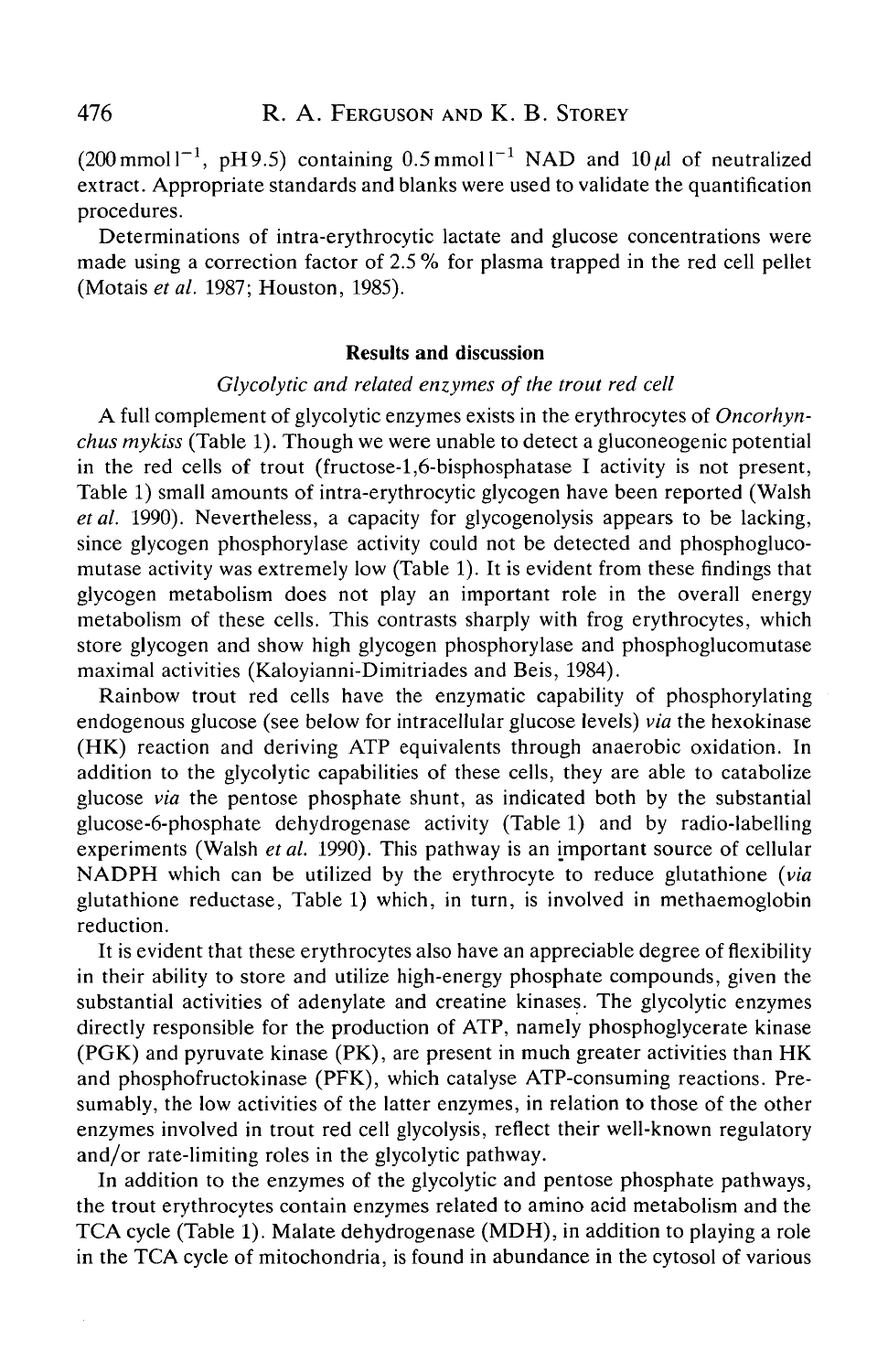# *Trout red cell glycolysis* 477

| Enzyme                                                | Maximal activity<br>(units $g^{-1}$ Hb) |
|-------------------------------------------------------|-----------------------------------------|
| Glycolytic enzymes                                    |                                         |
| Glycogen phosphorylase                                | <b>ND</b>                               |
| Phosphoglucomutase                                    | $3.22 \pm 0.89$                         |
| Hexokinase                                            | $2.73 \pm 0.46$                         |
| Phosphoglucoisomerase                                 | $112.7 \pm 2.95$                        |
| Phosphofructokinase                                   | $1.56 \pm 0.03$                         |
| Aldolase                                              | $4.28 \pm 0.78$                         |
| Triosephosphate isomerase                             | $139.36 \pm 15.82$                      |
| Glyceraldehyde-3-phosphate dehydrogenase              | $22.37 \pm 2.55$                        |
| Phosphoglycerate kinase                               | $99.93 \pm 4.63$                        |
| Phosphoglycerate mutase                               | $9.79 \pm 0.62$                         |
| Enolase                                               | $4.56 \pm 0.52$                         |
| Pyruvate kinase                                       | $32.05 \pm 2.24$                        |
| Lactate dehydrogenase                                 | $50.50 \pm 4.50$                        |
| Others                                                |                                         |
| Glucose-6-phosphate dehydrogenase                     | $14.06 \pm 3.11$                        |
| Glutathione reductase                                 | $2.66 \pm 0.44$                         |
| Fructose-1,6-biphosphatase I                          | <b>ND</b>                               |
| Glutamate-pyruvate transaminase                       | $1.65 \pm 0.22$                         |
| Glutamate-oxaloacetate transaminase                   | $3.78 \pm 0.30$                         |
| Glutamate dehydrogenase                               | $3.27 \pm 0.03$                         |
| $\alpha$ -Glycerophosphate dehydrogenase              | $0.70 \pm 0.08$                         |
| Malate dehydrogenase                                  | $64.64 \pm 4.00$                        |
| Citrate synthase                                      | $0.58 + 0.05$                           |
| NADP <sup>+</sup> -dependent isocitrate dehydrogenase | $2.93 \pm 0.16$                         |
| NAD <sup>+</sup> -dependent isocitrate dehydrogenase  | <b>ND</b>                               |
| Adenylate kinase                                      | $9.20 \pm 2.03$                         |
| Creatine kinase                                       | $6.04 \pm 1.51$                         |

Table 1. *Maximal activities of glycolytic and associated enzymes of rainbow trout red cells*

One unit of enzyme activity is defined as the amount of enzyme utilizing  $1 \mu$ mol of substrate per minute at 20°C.

Mean haemoglobin (Hb) content of cell pellets was  $0.2 g Hb g^{-1}$  wet mass.

Each value is the mean $\pm 1$  s.e.m. of 3-4 independent determinations from separate samples of red cells.

ND, not detected.

vertebrate cells. In trout liver, for example, MDH activity in the cytosol exceeds that in the mitochondria 10-fold (Walton, 1985). Citrate synthase (Table 1), in contrast, is virtually restricted to the mitochondria (Walton, 1985) and is therefore a much more reliable index of TCA activity than is MDH. Activity of NAD+ dependent isocitrate dehydrogenase (IDH) was not detected. This is probably a result of the highly labile nature of this enzyme in fish tissue and does not represent any modification of the TCA cycle to circumvent this reaction (Storey and Fields, 1988). Despite the failure to find  $NAD^+$ -dependent IDH activity, the presence of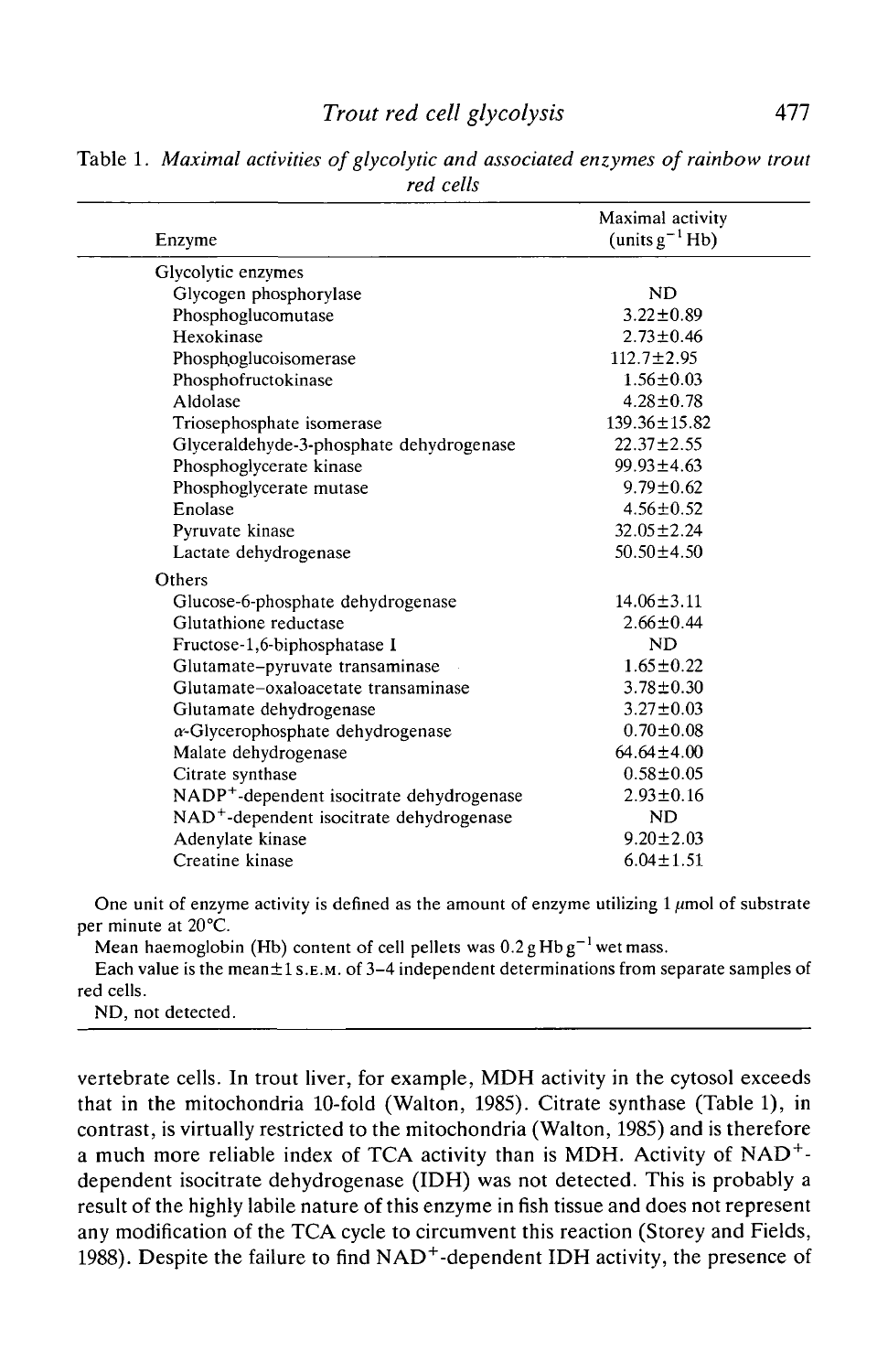citrate synthase and other enzymes related to aerobic metabolism (Table 1) is consistent with the high respiration rate exhibited by trout red cells (Eddy, 1977; Boutilier and Ferguson, 1989).

Our data are consistent with an ability of trout red cells to catabolize four- and three-carbon amino acids, namely aspartate *(via* glutamate-oxaloacetate transaminase) and alanine *(via* glutamate-pyruvate transaminase). The glutamate that arises from these reactions may be fed into the TCA cycle as  $\alpha$ -ketoglutarate by the oxidative glutamate dehydrogenase reaction. Lungfish erythrocytes are known to oxidize glutamate preferentially over glucose (Mauro and Isaaks, 1990). It is not known whether rainbow trout red cells are similar in this respect. Though alanine oxidation by trout red cells has been demonstrated by Walsh *et al.* (1990), the rate was modest in comparison to those of glucose and lactate oxidation. It is evident that much more work is required to elucidate the major substrates involved in aerobic ATP production by these cells. Possibly, an additional role of glutamateoxaloacetate transaminase is involvement in an erythrocytic malate-aspartate shuttle. In this case, cytosolic malate dehydrogenase and glutamate-oxaloacetate transaminase would shunt reducing equivalents (i.e. NADH produced by glyceraldehyde phosphate dehydrogenase) into the mitochondria. Whether this shuttle functions in the red cells of trout remains to be demonstrated. However, given the very low levels of  $\alpha$ -glycerophosphate dehydrogenase (Table 1), it would appear that an  $\alpha$ -glycerophosphate dehydrogenase/ $\alpha$ -glycerophosphate oxidase shuttle is of little metabolic relevence to these cells.

### *Comparison of glycolytic isoenzymes in trout tissues*

Some properties of erythrocyte glycolytic enzymes were assessed to determine their relationship to enzymes from other trout organs (Tables 2-4). Trout erythrocyte HK showed a low  $K<sub>m</sub>$  for glucose, the range being similar to that of muscle hexokinase and well within the range of intra-erythrocytic glucose concentrations (Fig. 1 and Table 2). Erythrocyte HK is distinctly different from the high- $K<sub>m</sub>$  HK isoenzyme that is often called glucokinase. Glucokinase, in

|              | Maximal activity<br>(units $g^{-1}$ wet mass) | $K_{\rm m}$<br>$(mmol1^{-1})$ |
|--------------|-----------------------------------------------|-------------------------------|
| Liver        | $0.196 \pm 0.009$                             | $41.6 \pm 5.03$               |
| Erythrocyte  | $0.440 \pm 0.015$                             | $0.375 \pm 0.029$             |
| White muscle | $0.054 \pm 0.003$                             | $0.204 \pm 0.021$             |

Table 2. *Maximal activities and Km for glucose of hexokinase/glucokinase from three different tissues of the rainbow trout*

Each value is the mean ±1 S.E.M. of determinations made on three independent tissue samples from different fish.

Note that the red cell enzyme activity is expressed in units per gram packed cells and differs from the value presented in Table 1.

The assay conditions are described in Materials and methods, with the exceptions that the optimal glucose concentrations were 300 and 12.5 mmol<sup>1-1</sup> for liver and muscle, respectively.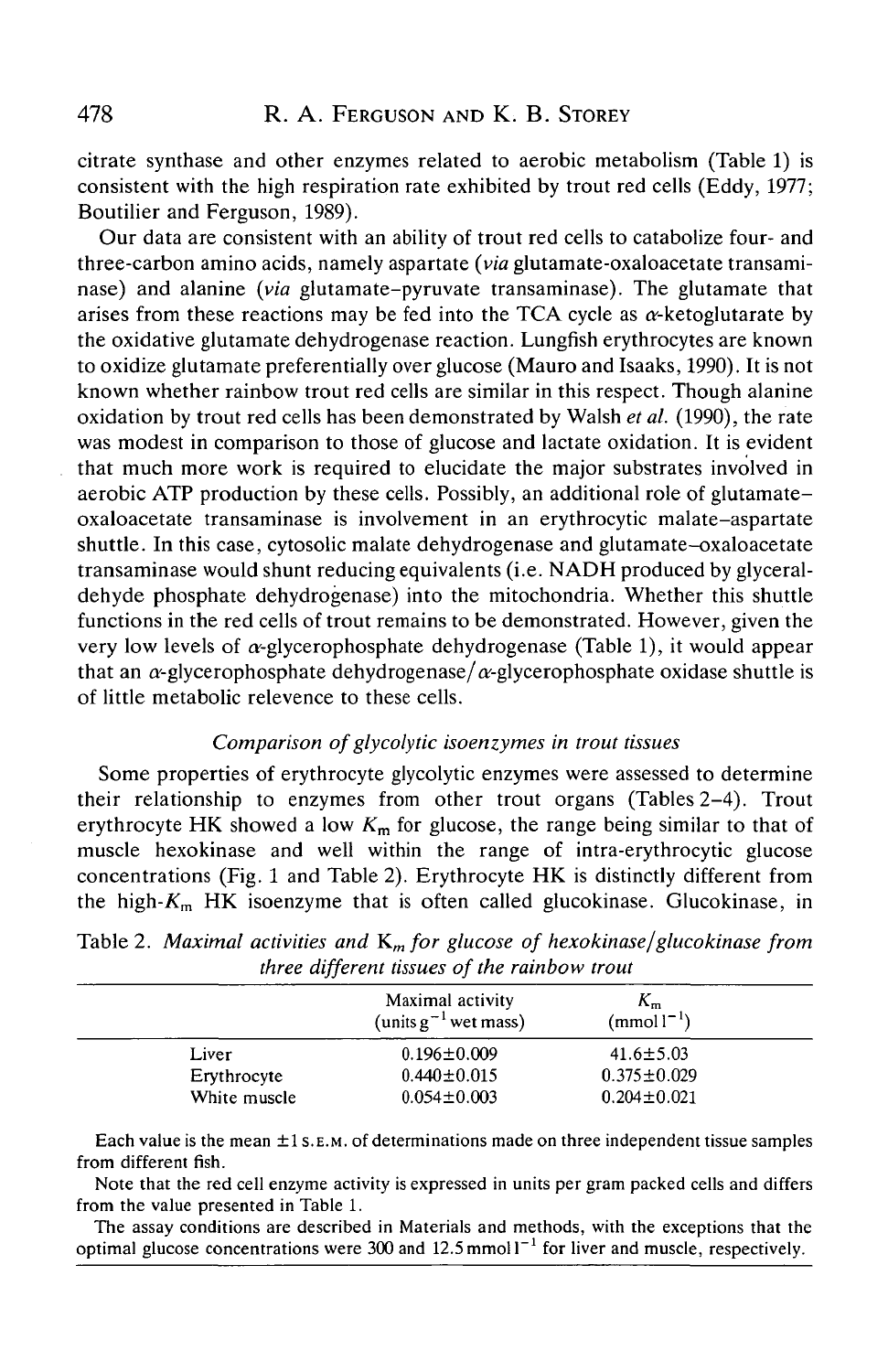

Fig. 1. Intra- $\circledbullet$  and extra- $\circledcirc$  erythrocytic glucose concentrations (expressed in terms of cell and plasma water) before 5 min of burst swimming activity and during recovery from exercise. The vertical column on the graph represents the 5 min period of burst exercise. Values are means±ls.E.M. of determinations on four animals. An asterisk denotes a value significantly greater than the corresponding control value (paired *t-test,* P<0.05).

addition to a low- $K_m$  HK, is known to be present in vertebrate livers. The low- $K_m$ HK found in trout red cells appears to be well suited for utilizing intracellular glucose.

PK activity was lowest in the red cells (Table 3). The PK of trout erythrocytes quite closely resembles the enzyme from white skeletal muscle. The *Km* for phosphoenolpyruvate was low and the enzyme was not sensitive to either L-alanine or fructose-1,6-bisphosphate as allosteric modulators. This is typical of the vertebrate M<sub>1</sub> isoenzyme. By contrast, trout liver PK showed strong inhibition by alanine and potent activation by fructose-1,6-bisphosphate (ninefold at optimum levels). Pyruvate kinase from human (Staal *etal.* 1971) and frog (Kaloyianni-Dimitriades and Beis, 1984) erythrocytes is also activated by fructose-1,6 bisphosphate. The absence of this effector for trout red cell pyruvate kinase may be due to phylogenetic or functional reasons that are not apparent at present.

ATP was effective in inhibiting PK activity in crude homogenates prepared from skeletal (white) muscle, liver and red blood cells (Table 3). The  $I_{50}$  values of ATP found in this study are well within the range of intracellular ATP levels reported for trout liver, muscle (1.32 and 5.34 mmol  $ATPkg^{-1}$  wet mass, respectively; Dobson and Hochachka, 1987), and red cells (approx.  $5 \text{ mmol} 1^{-1}$  red blood cells;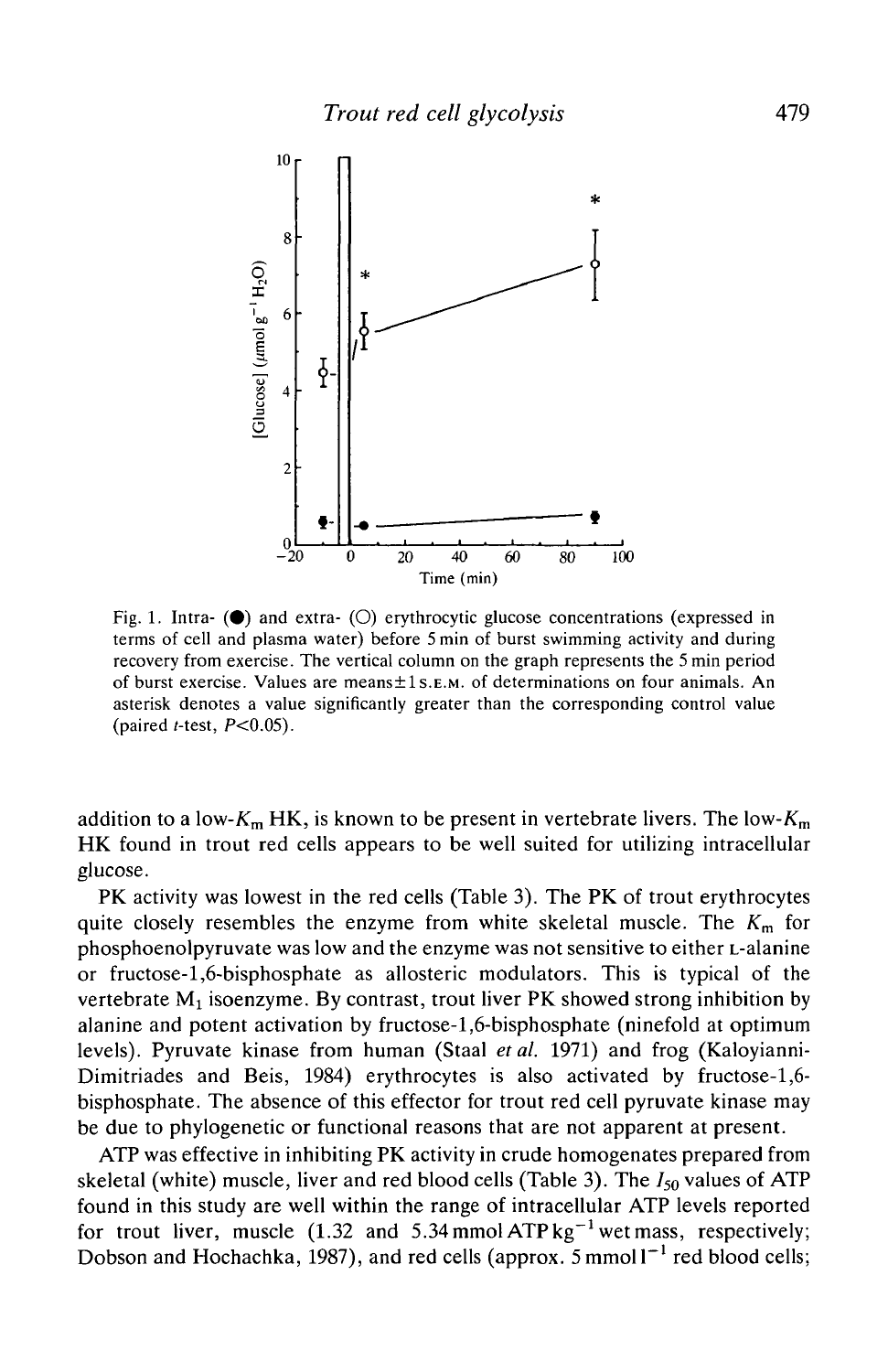|                                                       | Liver             | Erythrocyte       | White muscle      |
|-------------------------------------------------------|-------------------|-------------------|-------------------|
| Maximal activity<br>(units $g^{-1}$ wet mass)         | $7.17 \pm 0.06$   | $4.44 + 0.26$     | $163.08 \pm 0.94$ |
| $K_{\rm m}$ (mmoll <sup>-1</sup> )                    | $0.376 \pm 0.058$ | $0.148 \pm 0.036$ | $0.046 \pm 0.002$ |
| $I_{50}$ ATP (mmol $1^{-1}$ )                         | $0.561 \pm 0.041$ | $5.16 \pm 0.12$   | $2.80 \pm 0.33$   |
| $I_{50}$ alanine ( $\mu$ mol $1^{-1}$ )               | $64+6$            | NF.               | <b>NE</b>         |
| $K_a$ F16P <sub>2</sub> ( $\mu$ mol l <sup>-1</sup> ) | $5.69 \pm 1.13$   | <b>NE</b>         | NF.               |

Table 3. *Maximal activities and some kinetic properties of pyruvate kinase prepared from rainbow trout tissues*

NE, no effect on pyruvate kinase (PK) activity at levels up to  $10 \text{ mmol}1^{-1}$  for L-alanine or  $0.5$  mmol  $1^{-1}$  for fructose-1,6-bisphosphate (F16P<sub>2</sub>).

Effector values were determined at subsaturating phosphoenolpyruvate (PEP) levels. For *Ka* F16P<sub>2</sub>, PEP was 0.05 mmol  $1^{-1}$  for liver and red cell PK and 0.03 mmol  $1^{-1}$  for white muscle PK; for  $I_{50}$  determination, PEP was 0.10 mmol  $I^{-1}$  for liver and red cell PK and 0.05 mmol  $I^{-1}$  for white muscle PK.

The optimal substrate conditions are described in Materials and methods. See Table 2 for further details.

Table 4. *Maximal activities and some kinetic properties of lactate dehydrogenase prepared from rainbow trout tissues*

|              | Maximal activity<br>(units $g^{-1}$ wet mass) | $K_{\rm m}$ pyruvate<br>$(mmol)^{-1}$ | $I_{50}$ pyruvate<br>$(mmol-1)$ |
|--------------|-----------------------------------------------|---------------------------------------|---------------------------------|
| Heart        | $527 \pm 15.5$                                | $0.056 \pm 0.013$                     | $7.14 \pm 0.38$                 |
| Erythrocyte  | $8.64 \pm 0.58$                               | $0.143 \pm 0.013$                     | $8.51 \pm 1.30$                 |
| White muscle | $868 \pm 31.8$                                | $0.483 \pm 0.025$                     | $19.34 \pm 1.56$                |

The assay conditions are described in Materials and methods with the exceptions that the optimal substrate (pyruvate) concentrations were 1.25 mmol  $I^{-1}$  for heart and 5 mmol  $I^{-1}$  for muscle.

See Table 2 for further details.

Ferguson *etal.* 1989), suggesting that the activity of this enzyme is tightly regulated by cellular ATP status in all these tissues.

LDH activity in trout erythrocytes was very low, only  $1\n-1.6\%$  of that observed in white skeletal or cardiac muscle (Table 4). The erythrocyte isoenzyme had a relatively low  $K_m$  (approximately threefold less than that observed for the white skeletal muscle enzyme) and was strongly inhibited by pyruvate *in vitro* (inhibition becoming evident at pyruvate concentrations of 2.5 mmol  $1^{-1}$  and higher, data not shown). Overall, these properties resemble those of the H-type isoenzyme.

### *Effects of strenuous exercise on selected glycolytic enzyme binding in erythrocytes*

Increased enzyme binding to cellular structural components and the formation of a 'glycolytic complex' in tissues relying predominantly or solely on glycolytic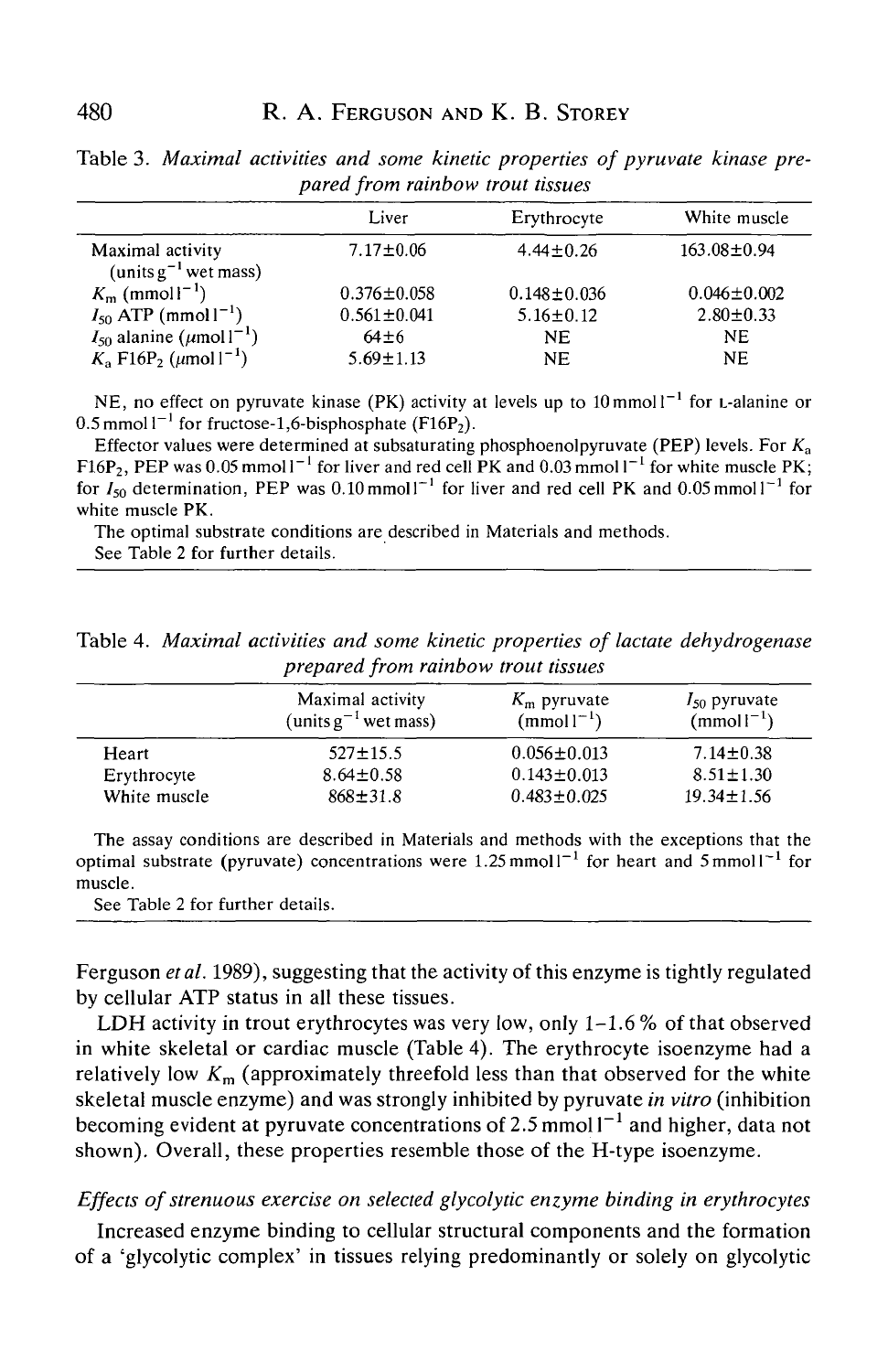|                                             | Percentage bound |                 |  |
|---------------------------------------------|------------------|-----------------|--|
| Enzyme                                      | Rest             | Exercise        |  |
| Hexokinase                                  | ND               | ND.             |  |
| Phosphofructokinase                         | $4.60 \pm 1.69$  | $5.36 \pm 1.28$ |  |
| Aldolase                                    | $1.06 \pm 0.46$  | $1.59 \pm 0.98$ |  |
| Glyceraldehyde-3-phosphate<br>dehydrogenase | $2.78 \pm 0.81$  | $4.22 \pm 1.12$ |  |
| Pyruvate kinase                             | ND               | ND              |  |
| Lactate dehydrogenase                       | ND               | ND              |  |

Table 5. *Percentages of paniculate-associated, 'bound' glycolytic enzymes in trout red cells before and lOmin after exhaustive exercise*

Each value is the mean $\pm$ 1 s.E.M. of determinations on four fish.

Exercise stress promoted no significant differences in the percentage binding of any of the selected enzymes (paired *-test,*  $P > 0.05$ *).* 

Enzymes for which no binding was detected are designated ND.

ATP production have been suggested to enhance carbon flow through consecutive glycolytic enzymes during periods of high energy demand (Tompa *et al.* 1986; Brooks and Storey, 1988). We tested the role of glycolytic enzyme binding in regulating the metabolic rate of trout red cells under conditions that stimulate adrenoceptor-mediated pHi regulation. Glycolytic enzyme binding to paniculate material in the red cells prepared from resting animals (Table 5) is very much less than that observed for similarly prepared trout skeletal and cardiac muscles. In resting white muscle, the percentage of enzyme bound to the particulate fraction has been reported to range from approximately 25 (LDH) to 70 (PFK), whereas in cardiac muscle the range was somewhat lower (Brooks and Storey, 1988). In direct contrast to the large (approx. 50%) increases in the fractions of bound PFK, glyceraldehyde-3-phosphate dehydrogenase and aldolase in white muscle following burst exercise (Brooks and Storey, 1988), the low percentage binding of red cell glycolytic enzymes to the particulate fraction remained unchanged by exercise. The response of the red cells resembles that of trout cardiac muscle, which relies on aerobic ATP production following burst exercise; i.e. no increase in glycolytic enzyme binding is observed in the heart at this time (Brooks and Storey, 1988). Indeed, in trout red cells aerobic respiration predominates under these conditions (Boutilier and Ferguson, 1989). Therefore, it appears that glycolytic enzyme binding is not an important means of regulating metabolic rate during pHi regulation by these cells under the conditions of our study. Investigation of other means of enzyme modification, e.g. phospho-dephosphorylation, may shed more light on the molecular-level control of erythrocyte metabolism during stresses such as strenuous exercise.

### *Effects of strenuous exercise on red cell glucose and lactate levels*

We examined intracellular levels of both glucose and lactate to determine whether the availability of these metabolic substrates is consistent with the known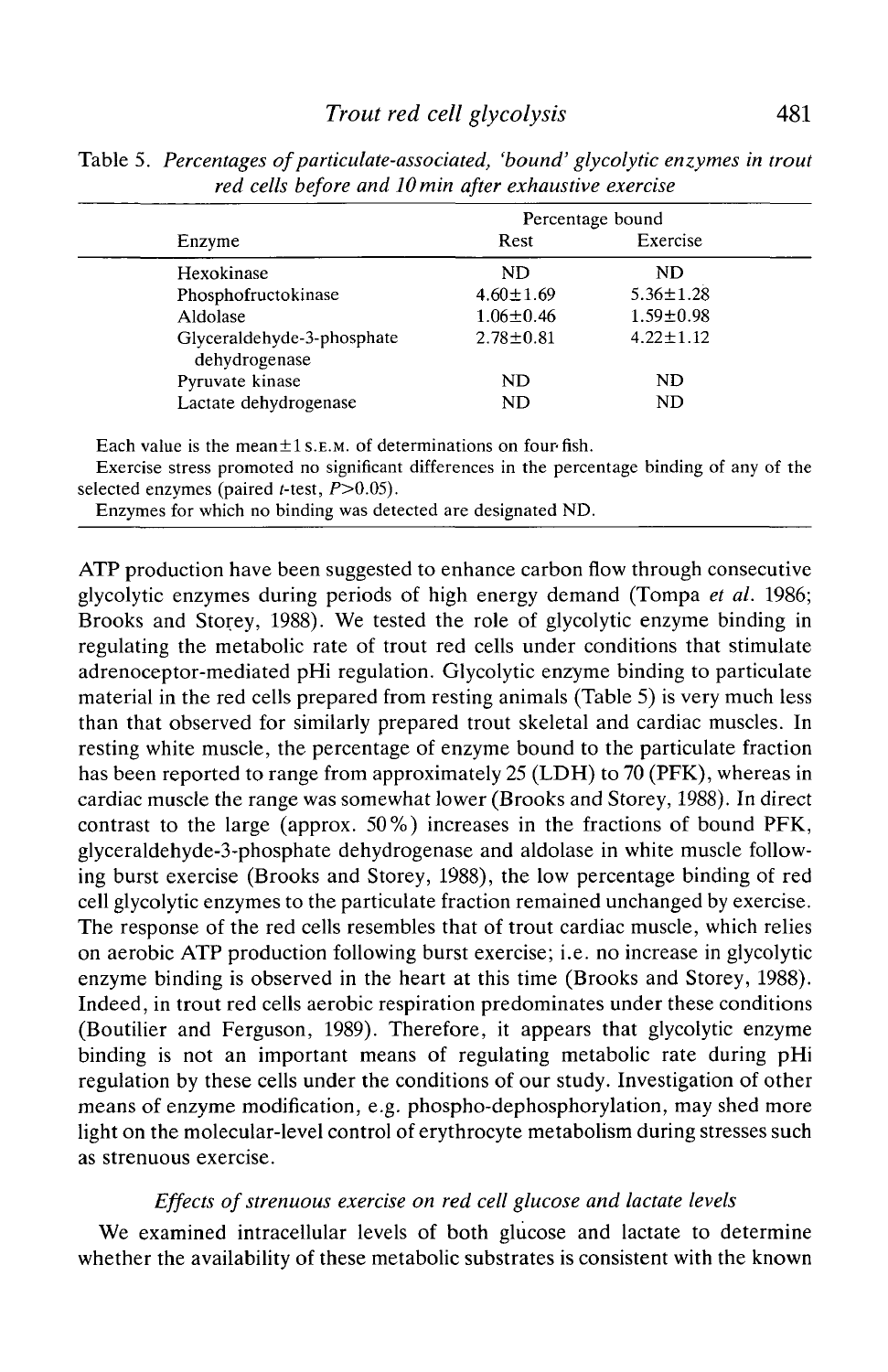| Treatment           | Erythrocyte<br>water content<br>$(g H2O 100 g-1$<br>red blood cells) | Lactate<br>gradient | Glucose<br>gradient |  |
|---------------------|----------------------------------------------------------------------|---------------------|---------------------|--|
| Control             | $63.98 \pm 0.69$                                                     | $1.47 \pm 0.08$     | $9.01 \pm 1.56$     |  |
| After exercise      |                                                                      |                     |                     |  |
| 5 min               | $70.77 \pm 2.08*$                                                    | $3.72 \pm 0.78*$    | $11.29 \pm 0.50$    |  |
| $90 \,\mathrm{min}$ | 72.09±3.36*                                                          | $3.06 \pm 0.15*$    | $11.56 \pm 1.85*$   |  |

Table 6. *Cell water content and transmembrane gradients oflactate and glucose for red cells of rainbow trout prior to (control) and following exhaustive exercise*

Each value is presented as the mean $\pm 1$  s. E.M. of determinations on four fish.

Lactate and glucose gradient values represent the transmembrane gradients (extracellular/intracellular) calculated from the data presented in Figs 1 and 2.

An asterisk denotes a value significantly greater than control value (paired  $t$ -test,  $P<0.05$ ).

metabolic response of the erythrocyte to organismic exercise stress and cellular catecholamine stimulation (Ferguson *et al.* 1989). Despite an exercise-induced increase in red cell water content (Table 6), which was reflected by a concomitant decrease in mean cellular haemoglobin content at this time (from 31.9±0.6 to  $25.7\pm0.9$  gHb  $100$  ml<sup>-1</sup> packed red cells, *P*<0.05, paired *t*-test), red cell glucose concentration did not decrease significantly from the value observed for the control (pre-exercise) sample (Fig. 1).

Recent *in vitro* studies have shown that rainbow trout erythrocytes lack a cytochalasin-B-sensitive D-glucose transport system (Tse and Young, 1990). Indeed, the transmembrane glucose gradient is very high (Table 6) compared to the gradient across human red cells, for example, which has a value near unity (McDonald *et al.* 1964). Nevertheless, it would appear that the trout red cell membrane is not impervious to glucose. It is unlikely that red cell glucose (required to maintain intracellular concentration constant as the water content of the cell increases) arises intracellularly, given the absence of detectable glycogen phosphorylase and fructose-l,6-bisphosphate I activities (Table 1). A more reasonable explanation for our results is that glucose, or perhaps another blood sugar that can be rapidly converted to glucose, crosses the plasma membrane from the extracellular pool. The significance of this is that red cell metabolic pathways that utilize glucose are not limited by decreased substrate availability at this time.

We observed an increase in red cell lactate concentration following exhaustive burst exercise (Fig. 2). In addition, plasma lactate concentration increased, resulting in a higher transmembrane lactate gradient (Table 6). The lactate does not arise from red cell glycolysis, since arterial oxygenation remains high during this exercise protocol (Primmett *et al.* 1986) and erythrocytic lactate production remains low (Ferguson *et al.* 1989; Ferguson and Boutilier, 1989). Moon *et al.* (1987) have shown that lactate uptake by tuna *Katsuwonus pelamis* red cells consists of a significant diffusive component. In this study, lactate uptake by trout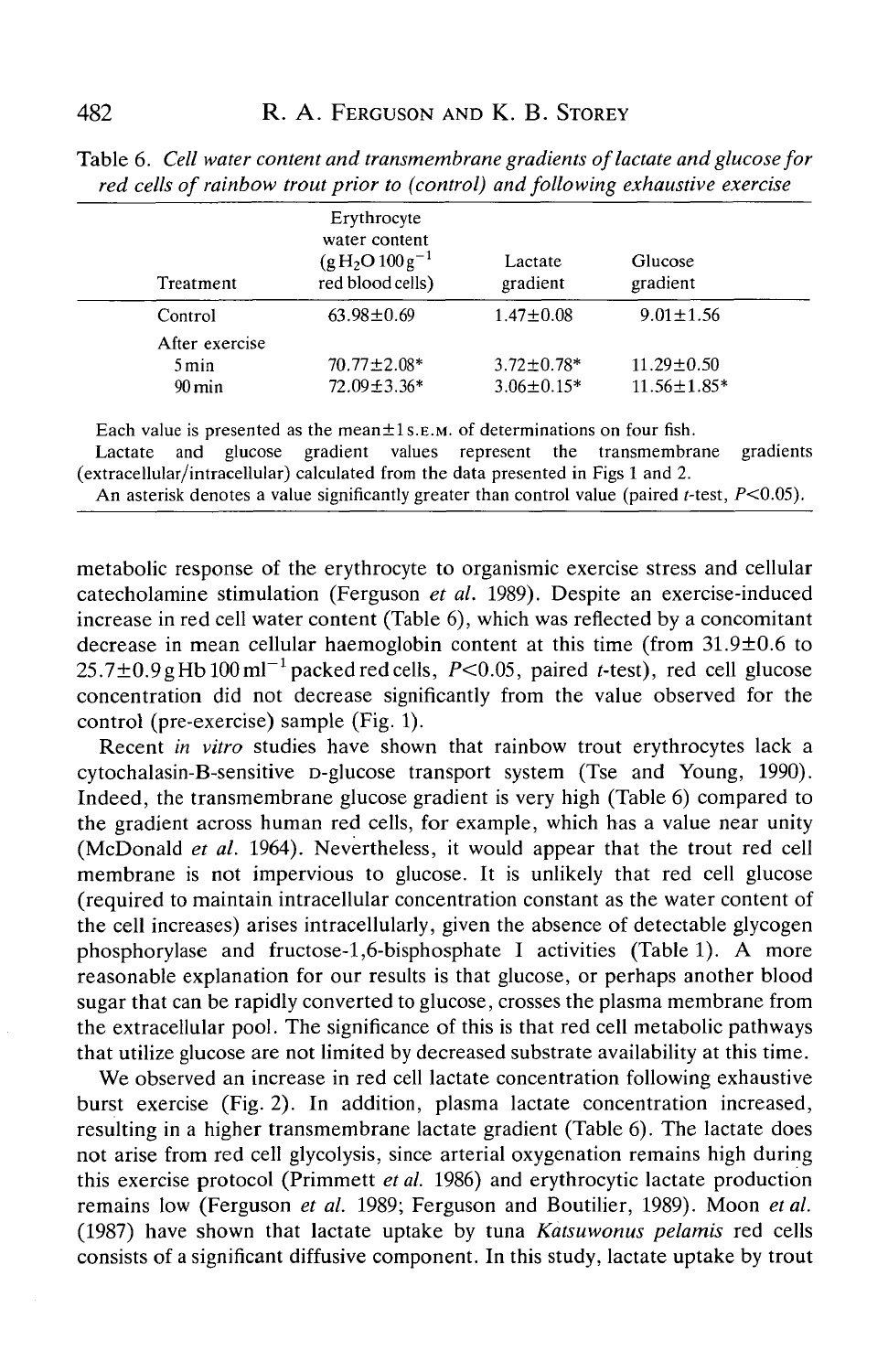

Fig. 2. Intra-  $(\bullet)$  and extra-  $(\circ)$  erythrocytic lactate concentrations (expressed in terms of cell and plasma water) prior to and following 5 min of burst swimming activity by rainbow trout. Other details are given in Fig. 1.

red cells through diffusive pathways would most certainly be enhanced by the increased plasma lactate concentration and a decrease in the concentrations of intracellular impermeant anions (e.g. Hb and nucleotide triphosphates) which occurs as the red cells swell (Table 6). A role for stress hormones in modulating lactate uptake by the red cells is not known. Nevertheless, given the metabolic capabilities of trout erythrocytes, the abundance of intracellular lactate represents a substrate pool for aerobic ATP generation. Indeed, lactate oxidation by trout red cells is markedly accelerated following strenuous exercise (Wood *etal.* 1990). Thus, lactate is available as a fuel for metabolic ATP supply to, for instance, the plasma membrane sodium pump, which is accelerated during adrenoceptormediated pHi regulation (Bourne and Cossins, 1982; Ferguson and Boutilier, 1989). Evidently, the metabolic capabilities of trout red cells, as they have been demonstrated here, in addition to their 'pH regulatory' capabilities represent an exciting model for the study of the relationships between organismic oxygen transport and cellular (i.e. erythocyte) function at the molecular level.

This research was supported by a Natural Sciences and Engineering Research Council of Canada postdoctoral fellowship to RAF and an NSERC of Canada operating grant to KBS. Thanks are extended to Drs Tom Moon and Scott Reid as well as Mr Glenn Foster for their kind provision of assistance and space at the aquatic animal holding facilities of the University of Ottawa. J. M. Storey's critical commentary of the manuscript is greatly appreciated.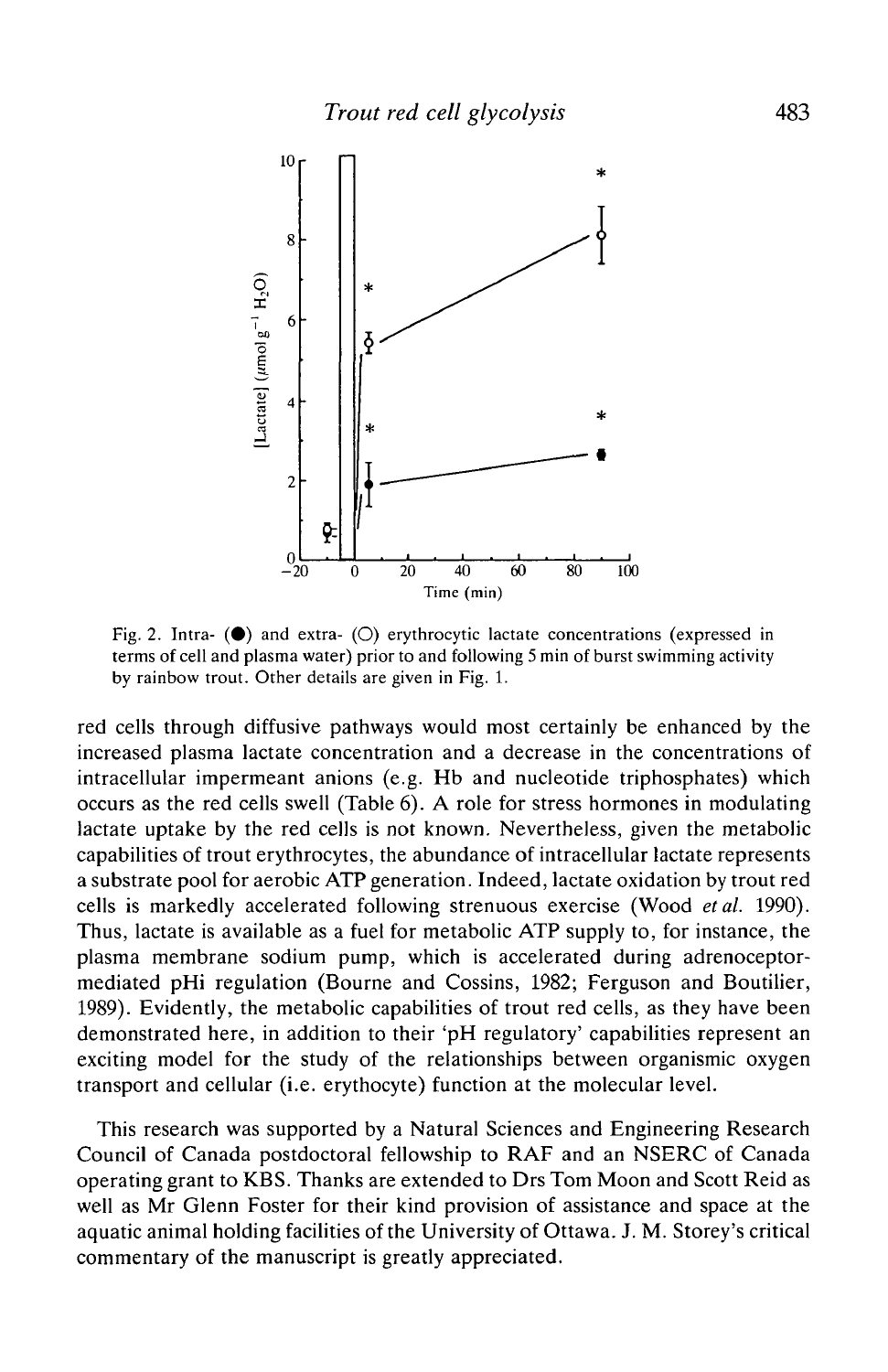#### References

- BACHAND, L. AND LERAY, C. (1975). Erythrocyte metabolism in the yellow perch *(Perca flavescens* Mitchell). I. Glycolytic enzymes. *Comp. Biochem. Physiol.* **50B,** 567-570.
- BARTLETT, G. R. (1980). Phosphate compounds in vertebrate red blood cells. *Am. Zool.* 20, 103-114.
- BOURNE, P. K. AND COSSINS, A. R. (1982). On the instability of  $K^+$  influx in erythrocytes of the rainbow trout, *Salmo gairdneri,* and the role of catecholamine hormones in maintaining *in vivo* flux activity. *J. exp. Biol.* **101,** 93-104.
- BOUTILIER, R. G. AND FERGUSON, R. A. (1989). Nucleated red cell function: metabolism and pH regulation. *Can. J. Zool.* 67, 2986-2993.
- BROOKS, S. P. J. AND STOREY, K. B. (1988). Subcellular enzyme binding in glycolytic control: *in vivo* studies with fish muscle. *Am. J. Physiol.* **255,** R289-R294.
- CLARKE, F. M., STEPHAN, P., HUXHAM, G., HAMILTON, D. AND MORTON, D. J. (1984). Metabolic dependence of glycolytic enzyme binding in the rat and sheep heart. *Eur. J. Biochem.* **138,** 643-649.
- DOBSON, G. P. AND HOCHACHKA, P. W. (1987). Role of glycolysis in adenylate depletion and repletion during work and recovery in teleost white muscle. *J. exp. Biol.* **129,** 125-140.
- EDDY, F. B. (1977). Oxygen uptake by rainbow trout blood, *Salmo gairdneri. J. Fish Biol.* 10, 87-90.
- FERGUSON, R. A. AND BOUTILIER, R. G. (1988). Metabolic energy production during adrenergic pH regulation in red cells of the Atlantic salmon, *Salmo salar. Respir. Physiol.* 74, 65-76.
- FERGUSON, R. A. AND BOUTILIER, R. G. (1989). Metabolic-membrane coupling in red blood cells of trout: the effects of anoxia and adrenergic stimulation. *J. exp. Biol.* **143,** 149-164.
- FERGUSON, R. A., TUFTS, B. L. AND BOUTILIER, R. G. (1989). Energy metabolism in trout red cells: consequences of adrenergic stimulation *in vivo* and *in vitro. J. exp. Biol.* **143,** 133-147.
- HELMERHORST, E. AND STOKES, G. B. (1980). Microcentrifuge desalting: a rapid quantitative method of desalting small amounts of protein. *Analyt. Biochem.* **104,** 130-135.
- HOAR, W. S. AND HICKMAN, C. P. (1967). *A Laboratory Companion for General and Comparative Physiology,* 3rd edition. New Jersey: Prentice Hall.
- HOUSTON, A. H. (1985). Erythrocytic magnesium in freshwater fishes. *Magnesium* 4, 106-128.
- HUNTER, A. S. AND HUNTER, F. R. (1957). A comparative study of erythrocyte metabolism. *J. cell. comp. Physiol.* **49,** 479-502.
- KALOYIANNI-DIMITRIADES, M. AND BEIS, I. (1984). Studies on the energy metabolism of *Rana ridibunda* erythrocytes. *J. comp. Physiol.* **155B,** 109-115.
- MAURO, N. A. AND ISAACKS, R. E. (1989). Relative oxidation of glutamate and glucose by vertebrate erythrocytes. *Comp. Biochem. Physiol.* **94A,** 95-97.
- MCDONALD, G. W., FISHER, G. F. AND BURNHAM, C. E. (1964). Differences in glucose determinations obtained from plasma or whole blood. *Publ. Health Rep.* 79, 515-521.
- MOON, T. W., BRILL, R. W., PITTMAN, R. N. AND MOLINOFF, P. B. (1987). L-(+)-Lactate translocation into the red blood cells of the skipjack tuna *(Katsuwonus pelamis). Can. J. Zool.* 65, 2570-2573.
- MOTAIS, R. AND GARCIA-ROMEU, F. (1989). Effects of catecholamines and cyclic nucleotides on Na<sup>+</sup>/H<sup>+</sup> exchange. In *Na<sup>+</sup>/H<sup>+</sup> Exchange* (ed. S. Grinstein), pp. 255–270. CRC Press: Boca Raton.
- Motais, R., Garcia-Romeu, F. and Borgese, F. (1987). The control of Na $^+/\mathrm{H}^+$  exchange by molecular oxygen in trout erythrocytes. *J. gen. Physiol.* 90, 197-207.
- NIKINMAA, M. (1986). Control of red cell pH in teleost fishes. *Ann. Zool. Fenn.* **23,** 223-235.
- NIKINMAA, M. AND TUFTS, B. L. (1989). Regulation of acid and ion transfer across the membrane of nucleated erythrocytes. *Can. J. Zool.* 67, 3039-3045.
- PLAXTON, W. C. AND STOREY, K. B. (1984a). Purification and properties of aerobic and anoxic forms of pyruvate kinase from red muscle tissue of the channeled whelk, *Busycotypus canaliculatum. Eur. J. Biochem.* **143,** 257-265.
- PLAXTON, W. C. AND STOREY, K. B. (19846). Purification and properties of aerobic and anoxic forms of pyruvate kinase from red muscle tissue of the channeled whelk, *Busycotypus canaliculatum,* in response to anoxic stress. *Eur. J. Biochem.* **143,** 267-272.
- PRIMMETT, D. R. N., RANDALL, D. J., MAZEAUD, M. AND BOUTILIER, R. G. (1986). The role of